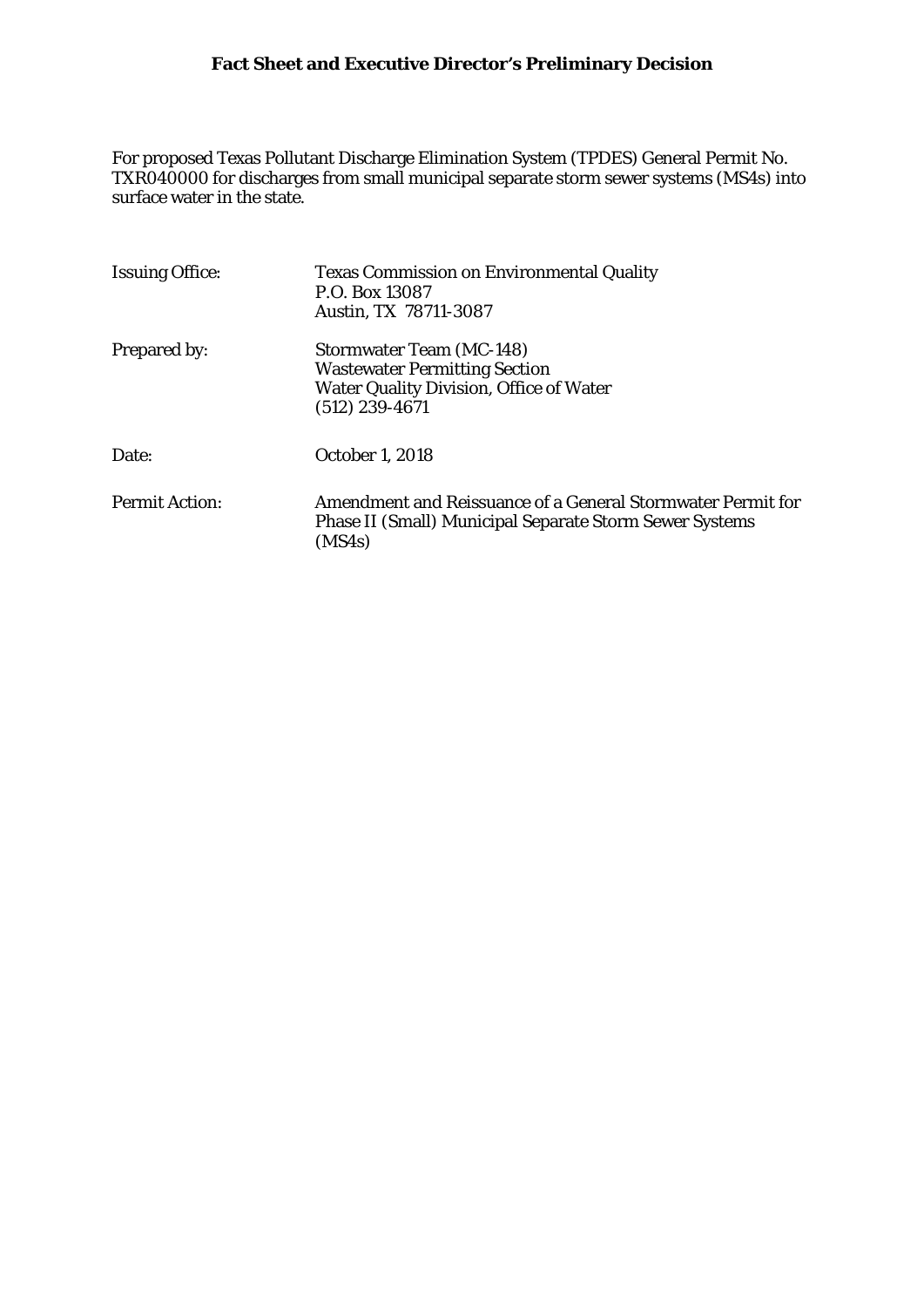| I.        |  |  |  |
|-----------|--|--|--|
| II.       |  |  |  |
| III.      |  |  |  |
| A.        |  |  |  |
| <b>B.</b> |  |  |  |
| C.        |  |  |  |
| D.        |  |  |  |
| Ε.        |  |  |  |
| F.        |  |  |  |
| G.        |  |  |  |
| IV.       |  |  |  |
| A.        |  |  |  |
| <b>B.</b> |  |  |  |
| C.        |  |  |  |
| D.        |  |  |  |
| V.        |  |  |  |
| VI.       |  |  |  |
| VII.      |  |  |  |
| VIII.     |  |  |  |
| IX.       |  |  |  |
| X.        |  |  |  |
| XI.       |  |  |  |
| XII.      |  |  |  |
| XIII.     |  |  |  |
| XIV.      |  |  |  |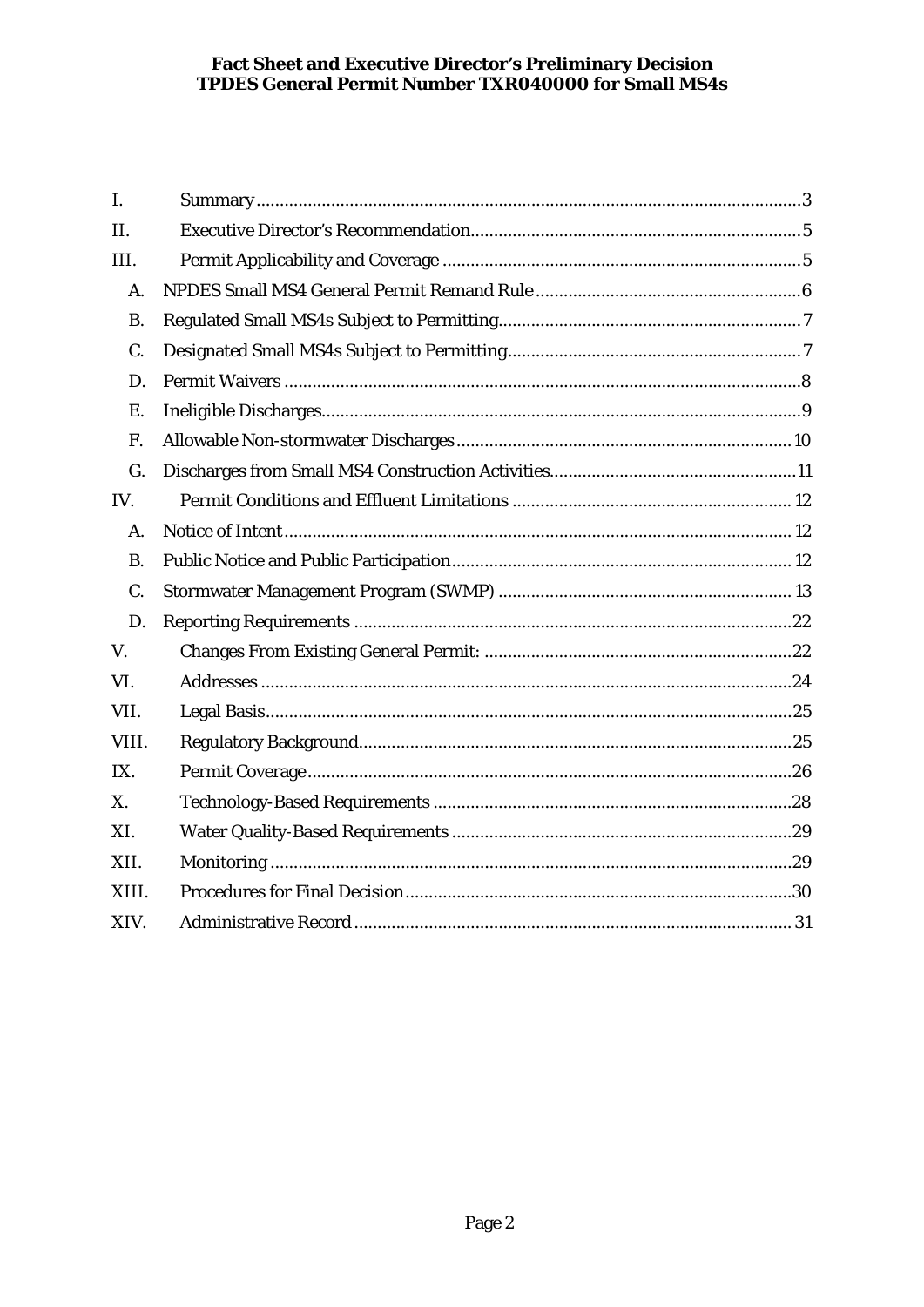## <span id="page-2-0"></span>**I. Summary**

The Texas Commission on Environmental Quality (TCEQ) is proposing to amend and renew the TPDES general permit for Phase II (small) municipal separate storm sewer systems (MS4s), TXR040000. This general permit was first issued and effective on August 13, 2007, and authorizes discharges from small MS4s into surface water in the state. The general permit specifies which small MS4s must obtain permit coverage, which are eligible for waivers, and which must obtain individual permit coverage. The permit also specifies that where discharges will reach waters of the U.S., a stormwater management program (SWMP) must be developed and implemented, and includes the minimum requirements for the SWMP.

The principal changes to the existing general permit include the following:

1. Phase II MS4 Remand Rule

The permit language was updated to comply with the federal Phase II MS4 Remand Rule that became effective on January 9, 2017, and requires permit language that is "clear," "specific," and "measurable"

The permit adds a public notice process for major modifications to SWMPs. (Permit Part II.E.6 and Fact Sheet Part IX 6).

TCEQ selected the two-step general permit option (procedural approach) under the NPDES rule. This is the approach TCEQ currently uses. *See* Part III.A. below for explanation.

2. Electronic Reporting Rule

The permit language was updated to comply with the federal e-Reporting Rule that became effective on December 21, 2015. The permit requires that small MS4s submit applications and annual reports electronically by December 21, 2020.

- 3. Application for Coverage
	- a. The permit continues the requirement that operators of small MS4s that are fully or partly located within an urbanized area (UA), as determined by the 2000 or the 2010 Decennial Censuses, must obtain authorization for the discharge of stormwater runoff, and are eligible for coverage under the general permit unless otherwise specified. (Permit Part II.A.1 and Part  $\overline{I}I.E.1.(a)$
	- b. The requirement that newly regulated MS4s apply was removed, since the small MS4 universe has not grown during the 2013 - 2018 permit term and there are no newly regulated MS4s. (Permit Part II.E.1)
	- c. The permit clarifies that operators of small MS4s that were previously authorized under the general permit must reapply for coverage under the reissued general permit. (Permit Part II.E.1(a))
	- d. The permit continues categorizing small MS4s into four levels with different permit requirements applied to each level for some of the program elements. The permit clarifies that the level of a small MS4 is based on the population served by the small MS4 within the 2010 UA and based on the 2010 U.S. Census. A new Decennial Census during a permit term, will not affect the level of an MS4 until the permit is renewed. Non-traditional MS4s such as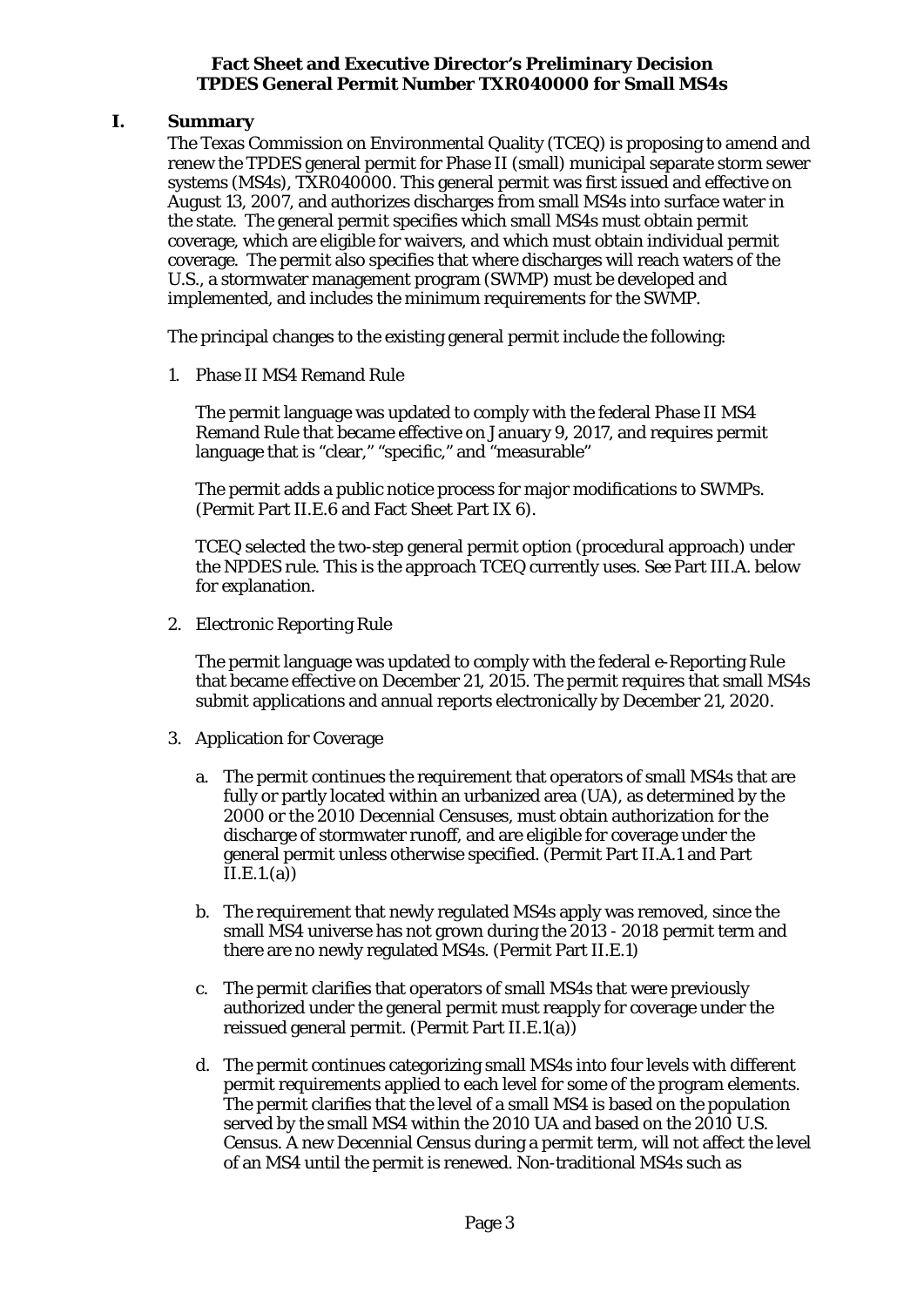transportation entities, will continue to be categorized as level 2 MS4s. (Permit Part II.A.5) The levels continue to be:

- (1) Level 1 serves a population of less than 10,000 within a UA;
- (2) Level 2 serves a population of at least 10,000 but less than 40,000 within a UA. This category also includes all non-traditional small MS4s such as counties, drainage districts, transportation entities, military bases, universities, colleges, correctional institutions, municipal utility districts, and other special districts (regardless of population served in the UA);
- (3) Level 3 serves a population of at least 40,000 but less than 100,000 within a UA; and
- (4) Level 4 serves a population of 100,000 or more within a UA.
- 4. Impaired Water Bodies and Total Maximum Daily Load (TMDL)
	- a. Clarified in Part I and Part II that impaired waters include waters with an EPA approved TMDL that are found on the latest EPA approved *Texas Integrated Report of Surface Water Quality for Clean Water Act (CWA) Sections 305(b) and 303(d)* which lists the category 4 and 5 water bodies as not meeting applicable state water quality standards. (Permit Parts I and II.D.4)
	- b. Added a requirement that MS4s annually check, in conjunction with preparation of the annual report, if a waterbody has been added to the latest EPA approved *Texas Integrated Report of Surface Water Quality for Clean Water Act (CWA) Sections 305(b) and 303(d)* which lists the category 4 and 5 water bodies. Newly listed waters must be addressed in the SWMP within two years following the approval date of the new list(s). The permit allows the MS4 to implement BMPs to address the pollutant of concern without submitting a notice of change (NOC). (Permit Part II.D.4)
- 5. Obtaining Authorization
	- a. Added a requirement that MS4s annually review its SWMP in conjunction with preparations of its annual report. (Permit Part II.E.4)
	- b. Clarified that annexation of lands or otherwise acquiring land and deannexation of land or otherwise subtracting areas, requires SWMP changes but does not require submittal of an NOC. (Permit Part II.E.6)
	- c. Added that the MS4 is responsible for implementing the program in new areas acquired by the MS4 as expeditiously as possible but no later than three years from the addition of the new area. (Permit Part II.7)
- 6. Stormwater Management Program (SWMP)
	- a. Minimum Control Measures (MCMs) The current permit continues the six (6) required MCMs in the SWMP. The permit revises the existing MCMs to comply with the federal Phase II MS4 Remand Rule to make the language "clear", "specific", and "measurable" and include additional controls and details where appropriate. The list of MCMs continues to include (1) Public Education, Outreach, and Involvement; (2) Illicit Discharge Detection and Elimination; (3) Construction Site Stormwater Runoff Control; (4) Post-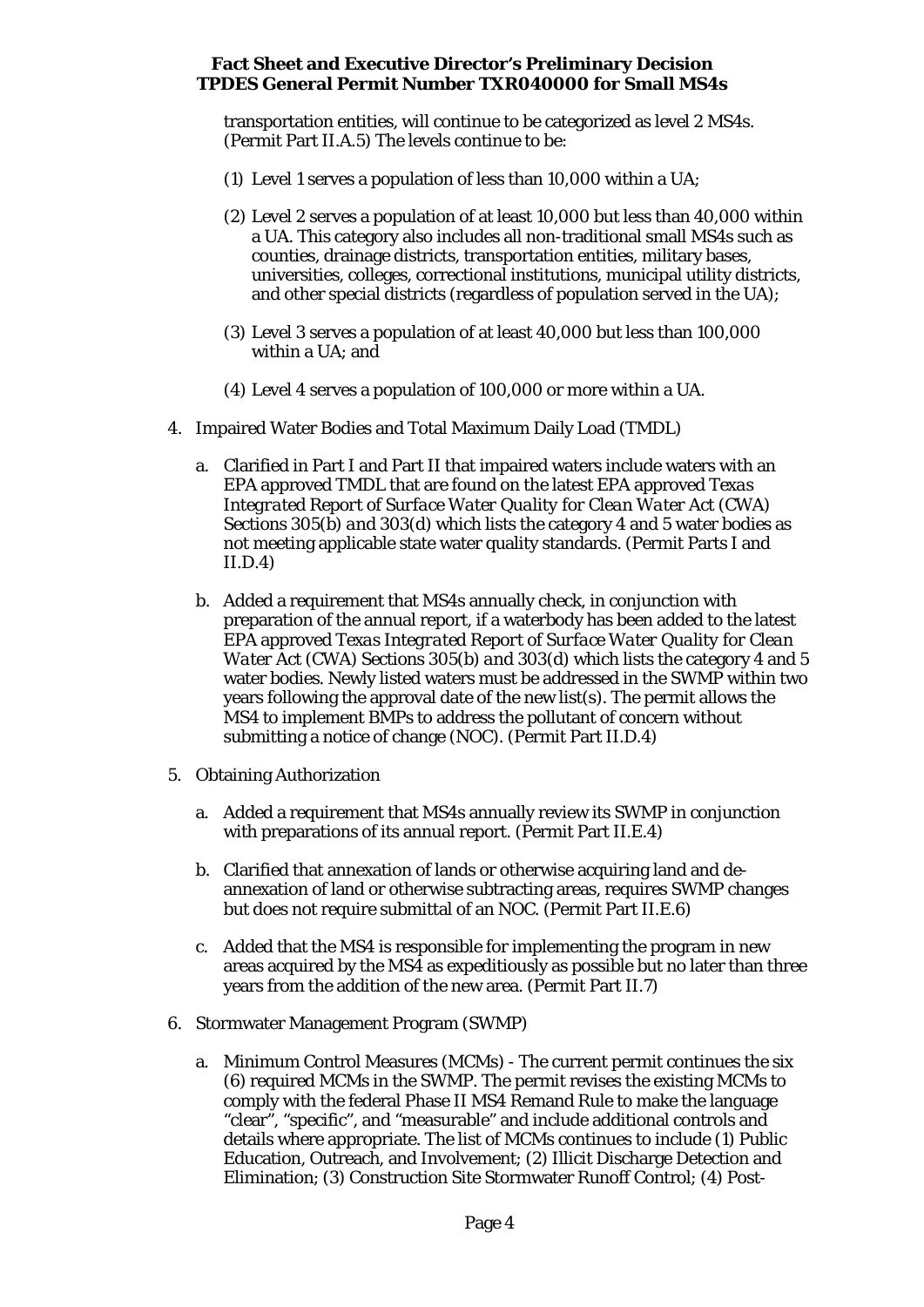Construction Stormwater Management in New Development and Redevelopment; (5) Pollution Prevention and Good Housekeeping for Municipal Operations; and (6) Industrial Stormwater Sources.

Portions of these MCMs are required only for certain levels of small MS4s; for example, MCM (6), related to Industrial Stormwater Sources, is required only for Level 4 permittees, as they are similar in populations to Phase I MS4s, which this MCM is based on. The permit maintains the optional 7th MCM, related to construction activities where the small MS4 is the site operator. (Permit Part III.B)

- b. Added a requirement to MCM 2 that requires Level 4 MS4s to develop and implement a program for collecting floatables in the MS4, similar to requirements in Phase I MS4 permits. (Permit Part III.B.2)
- c. Added a requirement to MCM 5 that requires Level 4 MS4s to evaluate flood control projects for their ability to remove pollutants from stormwater, similar to requirements in Phase I MS4 permits. (Permit Part III.B.5)
- 7. MS4-Operated Construction Sites (Optional 7th MCM)
	- a. Stormwater Runoff from Concrete Batch Plants

Adjusted the benchmark value for total suspended solids for discharges from concrete batch plants under MCM 7 from 100 milligrams per liter (mg /L) to 50 mg/L to be consistent with the Sector E in the TPDES Multi Sector General Permit (MSGP) TXR050000, issued on August 14, 2016, and the TPDES Construction General Permit (CGP) TXR150000, issued on March 5, 2018. (Permit Part VI.E)

b. Effluent Limits

Added effluent limits for regulated construction sites based on the federal Effluent Limitation Guidelines (ELGs) at 40 CFR Part 450.21 that consist of a series of BMPs. (Permit Part VI.J.7)

# <span id="page-4-0"></span>**II. Executive Director's Recommendation**

The executive director has made a preliminary decision that this general permit, if reissued, meets all statutory and regulatory requirements. It is proposed that the general permit be issued to expire five years from date of issuance following the requirements of Title 30 Texas Administrative Code (TAC) § 205.5(a).

# <span id="page-4-1"></span>**III. Permit Applicability and Coverage**

There are two ways that a small MS4 would be required to obtain permit coverage. First, the federal National Pollutant Discharge Elimination System (NPDES) Phase II stormwater rules at 40 CFR § 122.32(a)(1) require authorization for the discharge of stormwater from small MS4s located fully or partially within a UA as defined by the U.S. Bureau of the Census (Census). These small MS4s are often referred to as *regulated* small MS4s. In addition, TCEQ can *designate* a small MS4 as requiring coverage (see federal Phase II rules at 40 CFR §§ 122.32(a)(2) and 123.35(b)). There are two groups that fall into this category. First, the rules require that TCEQ develop and apply designation criteria to small MS4s located outside of a UA that serve a jurisdiction with 10,000 or more people, and that have an average density of 1,000 or more people/square mile (*See* 40 CFR § 123.35(a)(2)). This assessment was required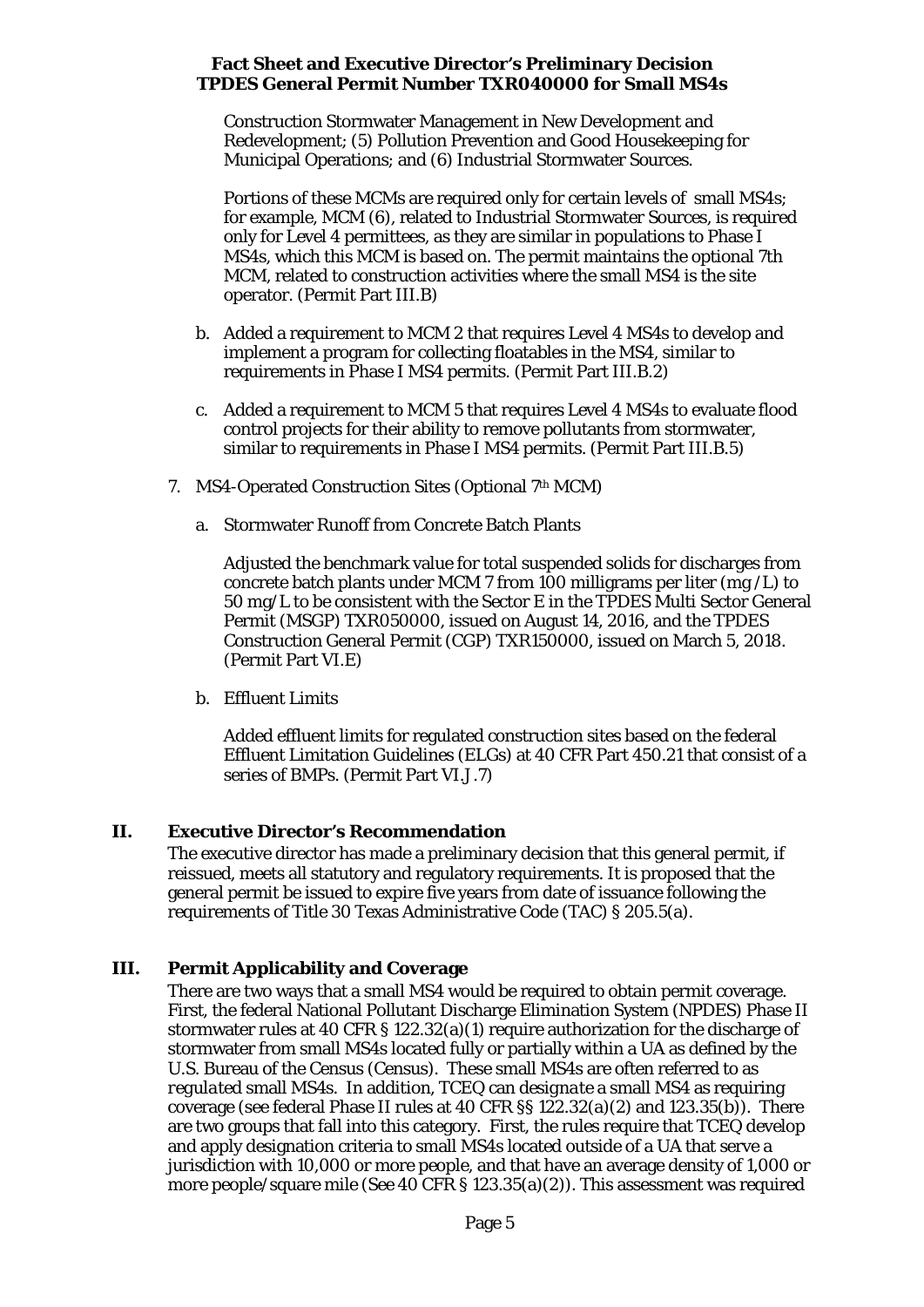by December 9, 2002, and the TCEQ after assessing those small MS4s that met this criteria did not designate any additional small MS4s requiring permit coverage. Secondly, the rules require TCEQ to designate any small MS4 as a regulated small MS4 where the small MS4 substantially contributes pollutants to a physically interconnected regulated MS4. Small MS4s meeting either of these criteria would be referred to as *designated* small MS4s. The rules also allow the TCEQ to designate additional small MS4s at any time. The portion of the small MS4 required to meet the conditions of the proposed general permit is that portion located within a UA, as well as any portion that is individually designated by the TCEQ. Maps detailing UAs is available at:<http://www.census.gov/geo/www/ua/2010urbanruralclass.html>

The UA maps were updated by the U.S. Census Bureau during 2012 based on the results of the 2010 U.S. Census. Newly identified UAs on the updated maps are also regulated under the general permit.

In the preamble to the Phase II rules (See *Federal Register* (FR) 64, Number 235, page 68749), the EPA discusses instances where a municipal separate storm sewer may not be considered a system. The TCEQ agrees that certain complexes may have storm drainage structures that operate independently of each other (such as roof top drains flowing to the city street) rather than operating as a system. The TCEQ does not consider most elementary and secondary schools to operate a system, because each school building would normally drain to a city's MS4 rather than to a system of drains operated by a school district.

Similarly, a public office building complex may include roof and parking lot drains that flow to another entity's system. Universities, federal facilities, and many other public complexes do have a constructed drainage system, which would be defined as a small MS4, even if the drains eventually reach another MS4. In this general permit, the definition for small MS4 excludes storm drains associated with municipal (publicly owned) office and education complexes, where the complexes serve a nonresidential population, and where the buildings are not part of a larger MS4.

# **A. NPDES Small MS4 General Permit Remand Rule**

<span id="page-5-0"></span>On December 9, 2016, EPA issued the Small MS4 General Permit Remand Rule, with an effective date of January 9, 2017, to respond to a remand from the United States Court of Appeals for the Ninth Circuit in Environmental Defense Center, et al. v. EPA, 344 F. 3d 832 (9th Cir. 2003). Under the rule, EPA revised the small MS4 regulations to ensure that states review BMPs to be used by MS4s to ensure that the small MS4s reduces the pollutant in the discharge from their systems to the maximum extent practicable (MEP) and that states provide public notice and the opportunity to request a hearing.

The rule establishes two alternative approaches that states can use to issue small MS4 general permits. The first option is to issue a general permit that includes all permit terms and conditions to require the MS4 operator to reduce the discharge of pollutants from its MS4 to the MEP to protect water quality and to satisfy the appropriate water quality requirements of the CWA in one comprehensive general permit.

The second option allows states to establish the necessary terms and conditions in two steps. The first step is to issue a base general permit that contains terms and conditions for all MS4s. The second step requires that MS4s develop individual terms and conditions in their SWMPs that states will review. Public notice, comment period, and opportunity to request a public hearing is available for both steps in the second option.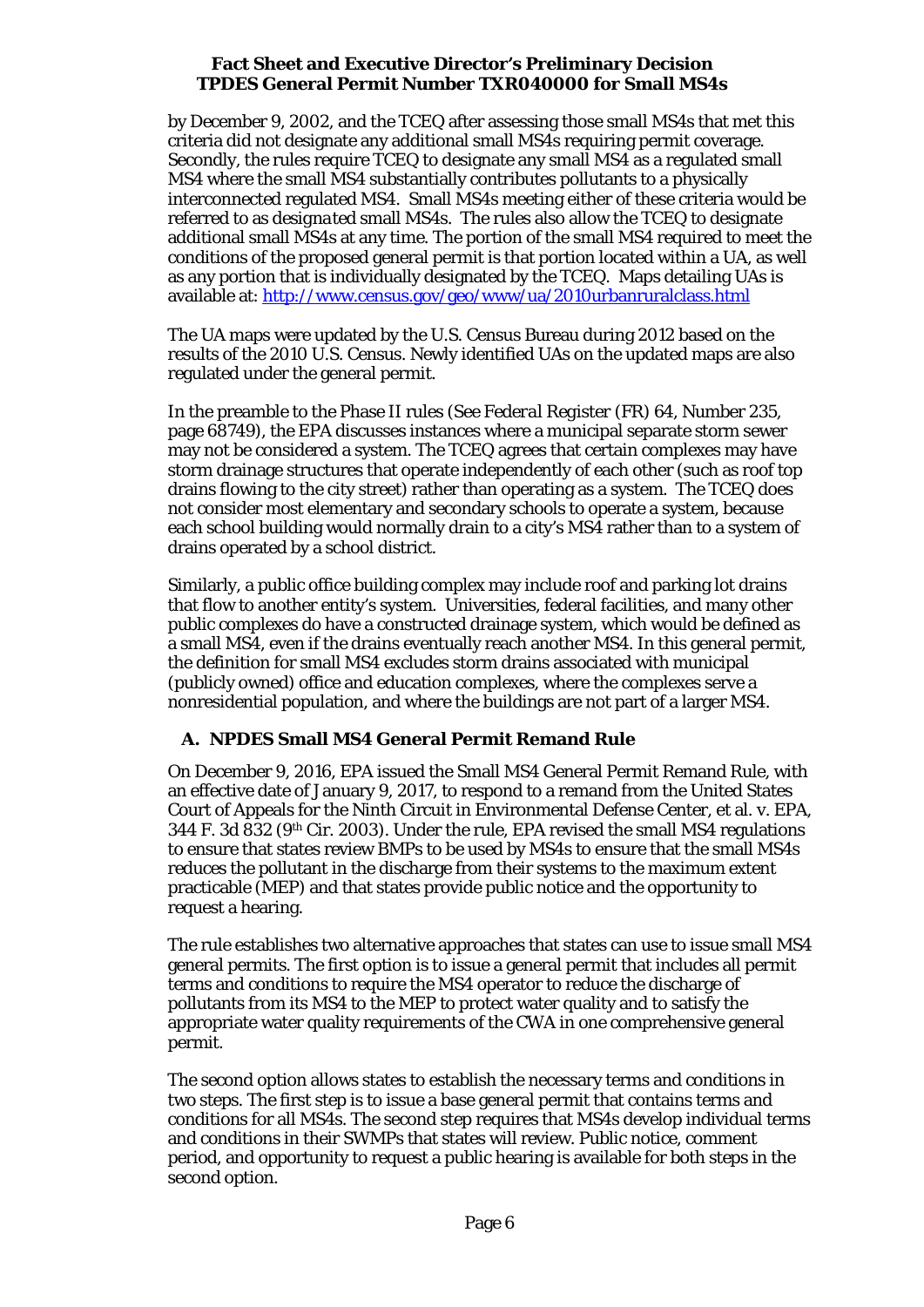The rule also requires that permit terms and conditions are written in a language that is "clear," "specific," and "measurable" to avoid uncertainties as to what specific actions the MS4 is expected to take, and therefore make it easier to comply with and assess compliance. The preamble (*Fed. Reg.* Vol. 81. No. 237, December 9, 2016. p. 89335) explains that permit requirements that include "caveat" language such as: "if feasible," "if practicable," "to the maximum extent practicable," "as necessary," or "as appropriate" unless defined would generally not qualify as "clear," "specific," and "measurable."

SWMPs under the two-step option need to meet requirements in the Remand Rule, since detailed permit terms and conditions are outlined in the SWMP document, thus making the approved SWMP document enforceable.

TCEQ established terms and conditions under state rule 30 TAC Chapter 213 (Edwards Aquifer Rule) which is outside the NPDES program, are not consider part of the Remand Rule, therefore, permit language related to the Edwards Aquifer Rule remains unchanged.

TCEQ has chosen the two-step option (procedural approach) since the state has managed its small MS4 program in that manner since the issuance of the first TPDES Small MS4 General Permit in 2007.

# **B. Regulated Small MS4s Subject to Permitting**

<span id="page-6-0"></span>The proposed general permit would continue to authorize the discharge of stormwater runoff and certain non-stormwater discharges from the following small MS4s:

- 1. Small MS4s located wholly or partially within a UA as defined by the U.S. Census Bureau in the 2000 or 2010 Censuses, and
- 2. Small MS4s individually designated by the TCEQ as described in Section III.B of this fact sheet.

# **C. Designated Small MS4s Subject to Permitting**

<span id="page-6-1"></span>Certain small MS4s may be designated by the TCEQ as requiring permit coverage based on federal requirements at 40 CFR § 122.32(a)(2). The TCEQ has developed the following criteria, one or more of which may be considered in designating a small MS4:

- 1. Controls for discharges are determined to be necessary for source water protection of public drinking water resources based on the results of source water assessments by the TCEQ.
- 2. Controls for discharges are necessary to protect sea grass areas of Texas bays as delineated by the Texas Parks & Wildlife Department.
- 3. Controls for discharges are necessary to protect receiving waters designated as having an exceptional aquatic life use.
- 4. Controls are required for pollutants of concern expected to be present in discharges to a receiving water listed in the *Texas Integrated Report of Surface Water Quality for Clean Water Act (CWA) Sections 305(b) and 303(d)* which lists the category 4 and 5 water bodies.
- 5. Discharges from an adjacent small MS4 are determined by TCEQ to be significantly contributing pollutants to the regulated MS4. The TCEQ would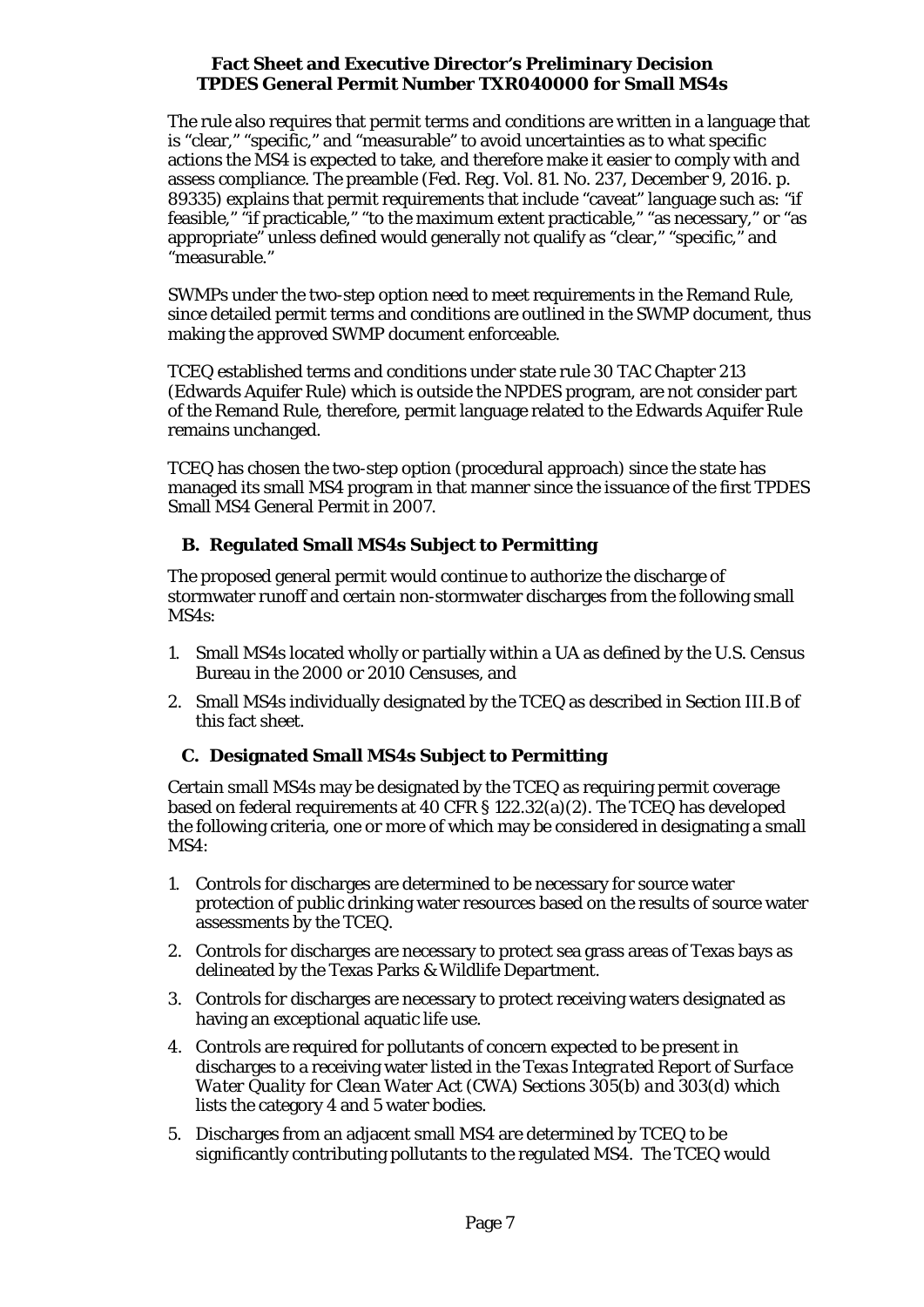make this determination after receiving a written request by a regulated adjacent MS4 operator.

6. Additional factors relative to the environmental sensitivity of receiving watersheds.

Specific thresholds are not established for each of the designation criteria. Instead, designation must occur following a case-by-case consideration and is based on a finding that controls are necessary to protect water quality. If designated, the MS4 operator will be notified by the executive director and allowed to apply for authorization under either the proposed general permit or an individual TPDES stormwater permit. The application for either permit must be submitted within 180 days of the notice.

In 2002, the TCEQ applied these designation criteria to the small MS4s located outside of a UA which served a jurisdiction with 10,000 or more people, and which had an average density of 1,000 or more people per square mile. At that time, the TCEQ did not designate any small MS4 or portion of a small MS4 that was not located within a UA. The TCEQ may evaluate small MS4s again that meet these criteria, as well as other small MS4s. Small MS4s that are not located within a UA may be designated by TCEQ at any time in the future, and will be required to develop and submit an NOI and SWMP within 180 days of being notified in writing by TCEQ of that designation. TCEQ may also designate small MS4s as a result of a petition received based on 40 CFR §123.35(c). According to the regulations, a determination would need to be made within 180 days of receiving such a written petition.

# **D. Permit Waivers**

<span id="page-7-0"></span>Two possible waivers from permitting requirements are provided in the federal rules at 40 CFR §122.32, and are continued in the proposed permit.

- 1. Waiver Option No. 1 A small MS4 may qualify for a waiver if it serves a total population of less than 1,000 within a UA or UAs, and:
	- a. The small MS4 is not contributing substantially to the pollutant loadings of a physically interconnected MS4 that is regulated by the TPDES or NPDES stormwater program (40 CFR § 122.32(d)); and
	- b. If the small MS4 discharges any pollutant(s) that have been identified as a cause of impairment of any water body to which the small MS4 discharges, stormwater controls are not needed based on wasteload allocations that are part of an EPA approved or established Total Maximum Daily Load (TMDL) that addresses the pollutant(s) of concern;

In order to meet this waiver, the small MS4 operator must submit a letter requesting the waiver including the certifying statement that the abovedescribed criteria for Waiver Option No. 1 are met. This waiver request must be submitted on a form approved by the TCEQ.

- 2. Waiver Option No. 2 A small MS4 may qualify for a waiver if it serves a total population of less than 10,000 within a UA or UAs and meets all of the following criteria:
	- a. The TCEQ has evaluated all waters of the U.S., including small streams, tributaries, lakes, and ponds, that receive a discharge from the small MS4;
	- b. For all such waters, the TCEQ has determined that stormwater controls are not needed based on wasteload allocations that are part of an EPA approved or established TMDL that addresses the pollutant(s) of concern or, if a TMDL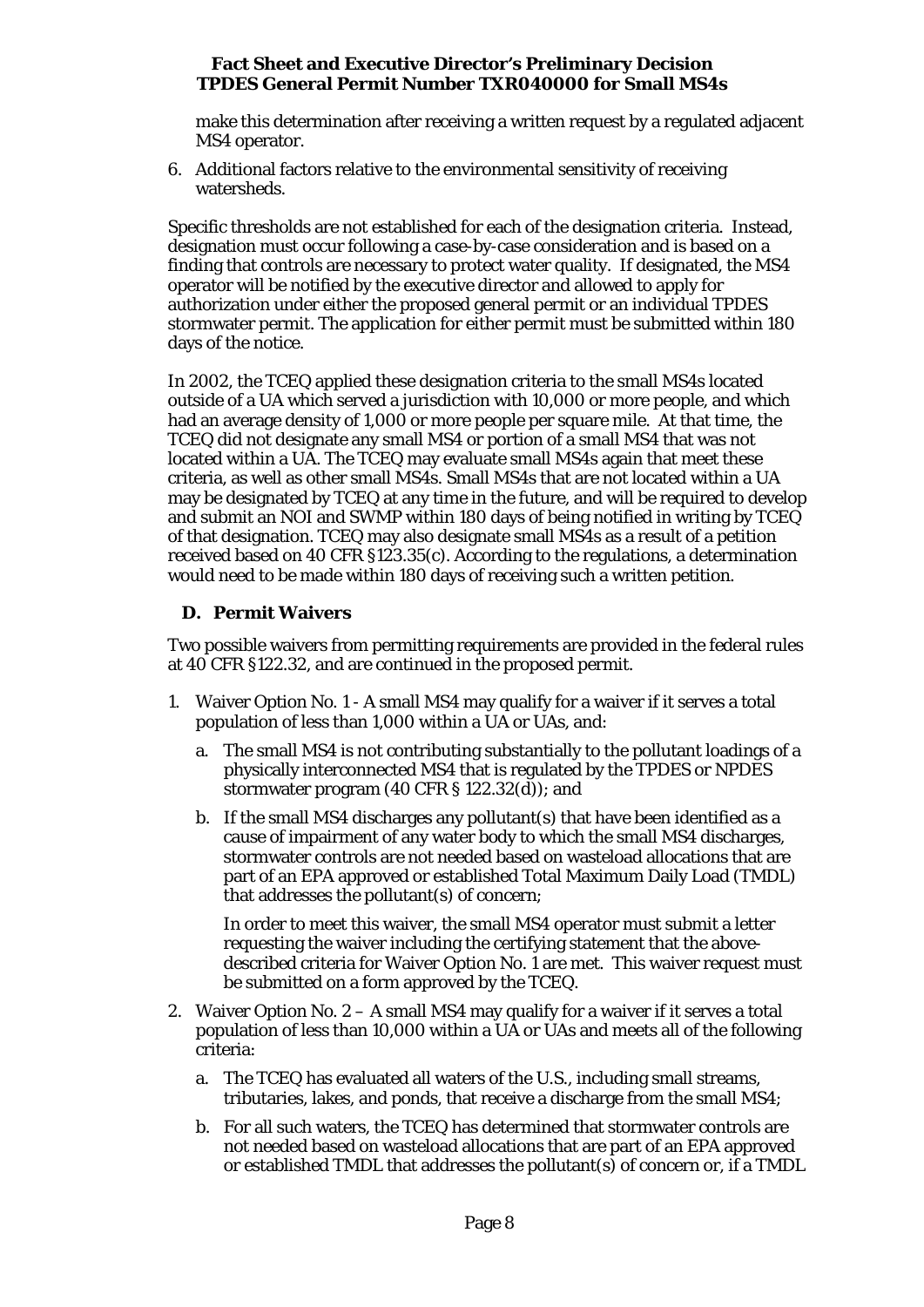has not been developed or approved, an equivalent analysis that determines sources and allocations for the pollutant(s) of concern; and

c. The TCEQ has determined that future discharges from the small MS4 do not have the potential to exceed Texas surface water quality standards, including impairment of designated uses, or other significant water quality impacts, including habitat and biological impacts.

The receiving waters evaluation for Waiver Option 2 is a TMDL-equivalent evaluation that may be performed by the small MS4 using TCEQ protocol with appropriate guidance from the TCEQ. The evaluation would need to include the pollutants of concern, including at a minimum: biochemical oxygen demand (5-day); sediment (or a parameter that addresses sediment such as total suspended solids, turbidity, or siltation); pathogens; oil and grease; and any other pollutant that has been identified as a cause of impairment of any receiving water body. The small MS4 must coordinate with TCEQ Wastewater Permitting staff and Water Quality Assessment staff prior to initiating such a study.

Because of the comprehensive nature of the required receiving water evaluation, and the necessary finding that future discharges from the small MS4 could not potentially exceed water quality standards, Waiver Option No. 2 will be difficult to obtain. However, this option is allowed by federal rules and is therefore included in the proposed general permit and made available to certain small MS4s. The small MS4 would need to first coordinate with the TCEQ to determine if a waiver is attainable under this option, and must complete a TCEQ waiver form after completing all of the necessary studies.

# **E. Ineligible Discharges**

<span id="page-8-0"></span>The following discharges are not eligible for permit coverage under the proposed general permit and must obtain coverage under either an individual or an alternative general TPDES permit:

- 1. Discharges from Phase I (medium and large) MS4s (Phase I MS4s are those that are located in a city or county with a residential population of 100,000 or more based on the 1990 Census);
- 2. Discharges from small MS4s that would cause or contribute to a violation of water quality standards or that would fail to protect and maintain existing designated uses of receiving waters;
- 3. New sources or new discharges of the pollutant(s) of concern to impaired waters, unless otherwise allowable under TCEQ rules, applicable state law, and any TMDL and TMDL Implementation Plan (I-Plan) that exists for the applicable receiving water;
- 4. Stormwater discharges that combine with sources of non-stormwater, unless the non-stormwater source is an allowable non-stormwater discharge described in the proposed general permit, or the non-stormwater source is authorized under a separate TPDES permit; and
- 5. Discharges otherwise prohibited under existing state rules.
- 6. Discharges that would adversely affect a listed endangered or threatened species or its critical habitat are not authorized by this permit. Federal requirements related to endangered species apply to all TPDES permitted activities, and sitespecific controls may be required to ensure that protection of endangered or threatened species is achieved.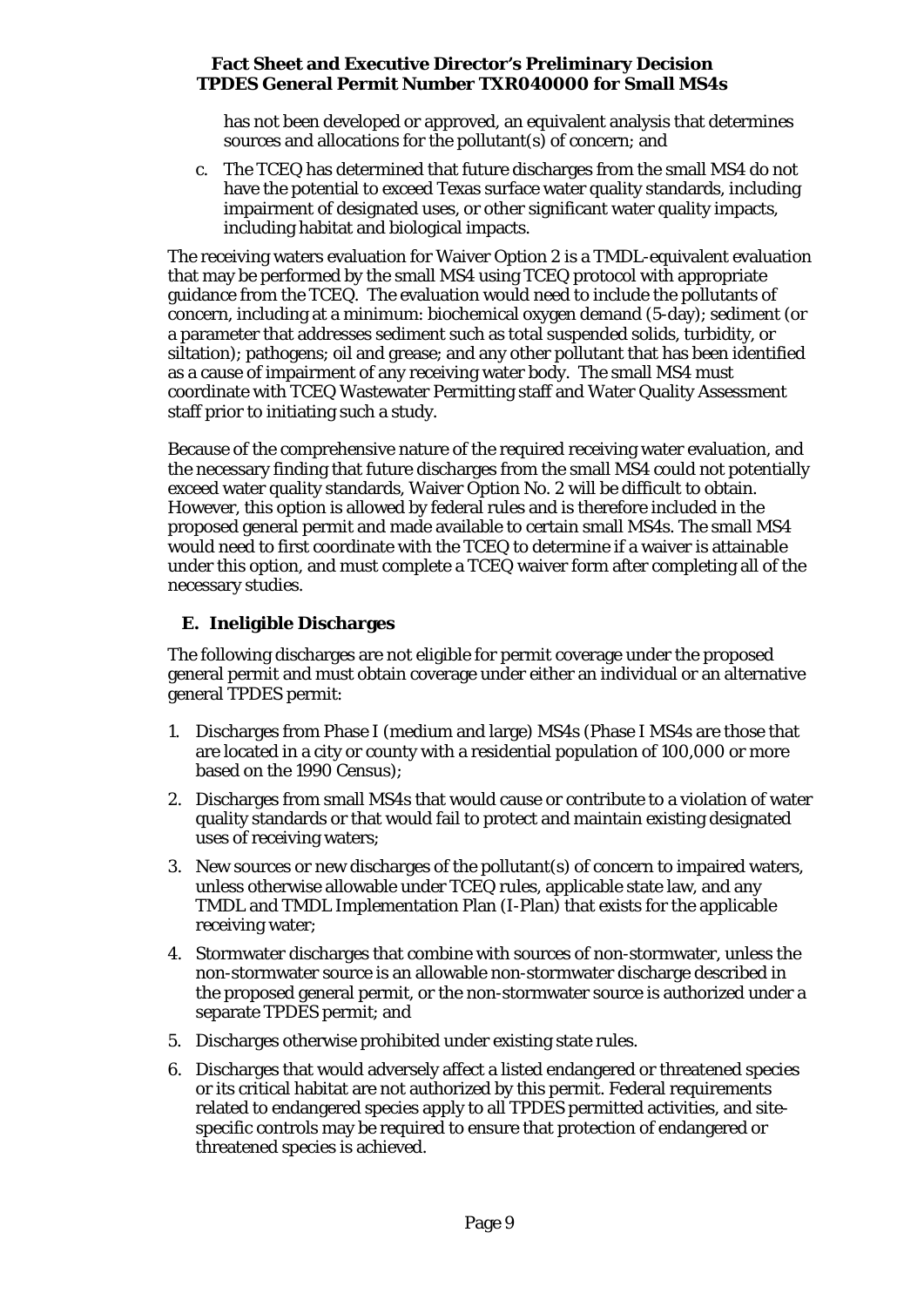# **F. Allowable Non-stormwater Discharges**

<span id="page-9-0"></span>The following non-stormwater sources may be discharged from the small MS4 and are not required to be addressed in the small MS4's Illicit Discharge and Detection measure, or other minimum control measures (MCMs), provided that they have not been determined by the MS4 operator or the TCEQ to be substantial sources of pollutants to the small MS4:

- 1. Water line flushing (excluding discharges of hyperchlorinated water, unless the water is first dechlorinated and discharges are not expected to adversely affect aquatic life);
- 2. Runoff or return flow from landscape irrigation, lawn irrigation, and other irrigation utilizing potable water, groundwater, or surface water sources;
- 3. Discharges from potable water sources that do not violate Texas surface water quality standards;
- 4. Diverted stream flows;
- 5. Rising ground waters and springs;
- 6. Uncontaminated ground water infiltration;
- 7. Uncontaminated pumped ground water;
- 8. Foundation and footing drains;
- 9. Air-conditioning condensation;
- 10. Water from crawl space pumps;
- 11. Individual residential vehicle washing;
- 12. Flows from wetlands and riparian habitats;
- 13. Dechlorinated swimming pool discharges;
- 14. Street wash water excluding street sweeper waste water;
- 15. Discharges or flows from emergency firefighting activities (firefighting activities do not include washing of trucks, run-off water from training activities, test water from fire suppression systems, and similar activities);
- 16. Other allowable non-stormwater discharges listed in 40 CFR § 122.26  $(d)(2)(iv)(B)(1);$
- 17. Non-stormwater discharges that are specifically listed in the TPDES Multi Sector General Permit (MSGP) TXR050000 or the TPDES Construction General Permit (CGP) TXR150000;
- 18. Discharges that are authorized by a TPDES or NPDES permit or that are not required to be permitted; and
- 19. Other similar occasional incidental non-stormwater discharges, such as spray park water, unless the TCEQ develops permits or regulations addressing these discharges.

Discharge of the waters listed above may contain pollutants that would need to be addressed by the small MS4. For example, discharges from water line flushing could contain levels of chlorine that could have an impact on aquatic life, in which case the small MS4 may need to require that controls be put on the discharge of chlorinated water line flushing.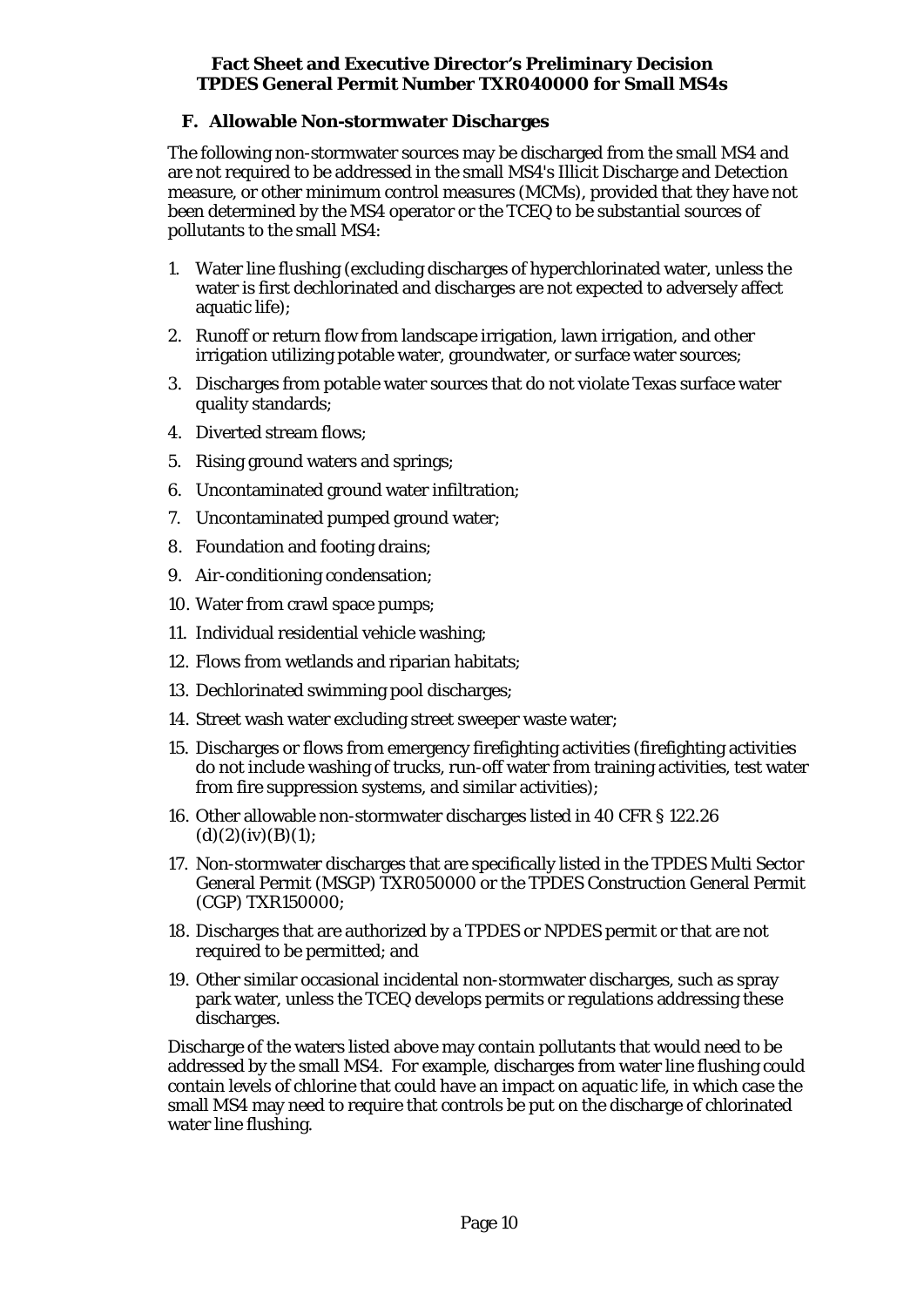# **G. Discharges from Small MS4 Construction Activities**

<span id="page-10-0"></span>The proposed general permit provides small MS4 operators an option to discharge stormwater runoff, and certain non-stormwater runoff, from construction sites under the authority of the small MS4 general permit, where the small MS4 is the operator of the construction activity.

In order for the MS4 operator to cover these activities under this general permit, an optional stormwater MCM must be developed and implemented to address these activities. The MCM must describe the general procedures the MS4 operator will develop to implement a stormwater pollution prevention plan (SWP3), with consideration for local weather and soil conditions, and the steps to be taken to meet and maintain the status as operator at small MS4 construction sites. The MS4 operator must also describe in the MCM the area within which construction related discharges will be authorized under this general permit. The permittee may choose to cover activities exclusively within the UA boundary, within corporate limits or extra territorial jurisdiction (ETJ), within special districts, or within other similar jurisdictional boundaries of the permittee. However, discharges from construction activities outside of the regulated area, such as outside of the UA or outside of the area(s) designated by TCEQ, are only eligible for authorization under this general permit for those areas where the MS4 operator meets the requirements of Parts III.B.1. through III.B.6 of the general permit, related to MCMs. The notice of intent (NOI) will require the permittee to provide information or a description on the boundary of coverage.

A separate detailed SWP3 must be developed and implemented for each regulated construction site. Contractors at a construction site where the small MS4 is the sole operator are not required to obtain separate authorization for stormwater discharges, provided the MS4 operator can meet and maintain the status of sole operator for the site, where the contractor does not meet the definition of operator for the site, and where the SWP3 is developed to address the activities of the contractor. If the contractor meets the definition of construction site operator, then the contactor would need to obtain authorization under the TPDES CGP or an individual permit.

40 CFR § 122.28(b)(2)(i), as adopted by reference in 30 TAC § 205.7, requires the submittal of an NOI to authorize certain discharges under a general permit. While 40 CFR § 122.28(b)(2)(v) allows some exceptions to this requirement, it does not exclude the permittee from the requirement to submit an NOI for authorization of discharges of stormwater runoff associated with industrial activity. Because federal rules at 40 CFR § 122.26(b)(14)(x) includes large construction sites in its definition of industrial activity, discharges of construction activity of five or more acres (including activities which are part of a larger common plan of development) are required to submit an NOI. Therefore, if an MS4 operator seeks to obtain coverage for these discharges under the proposed general permit, then the MS4 operator must include information on the construction activities on its NOI required under this general permit. The applicant must develop a SWP3 and include site-specific information on how construction activities will be conducted to control pollution. This information must be formalized as an MCM and incorporated as a part of the MS4 operator's SWMP.

The SWMP that is submitted with the NOI must include this optional MCM in order for the permittee's construction activities to be eligible for authorization under this general permit. The NOI will include a certification statement that the small MS4 must sign, where the MS4 operator agrees to comply with the conditions and requirements of this general permit for its construction activities. This certification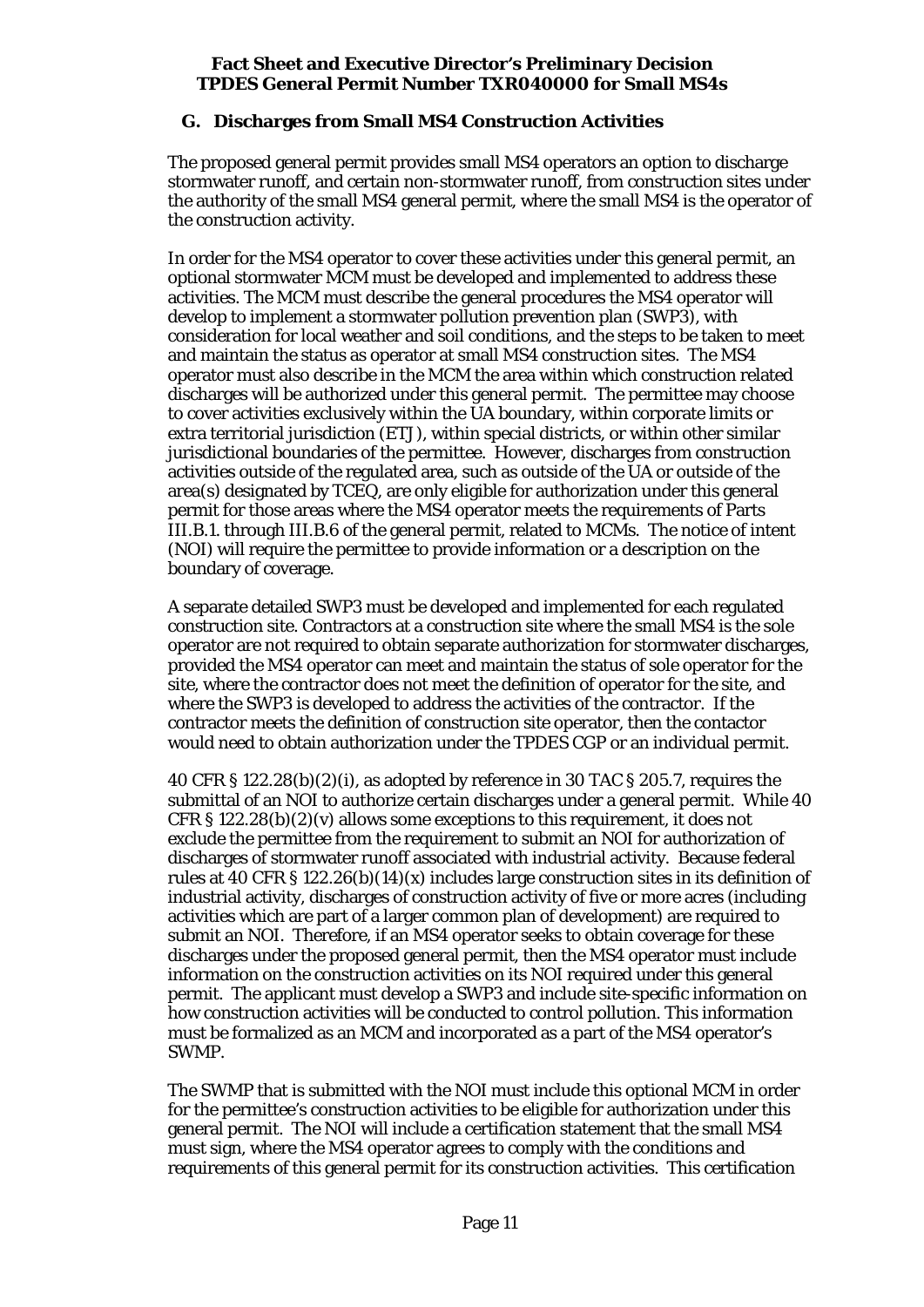on the NOI will satisfy the previously cited regulatory requirement regarding the NOI. Separate NOIs for each construction activity are not required, provided that the appropriate information is included in the optional control measure. The MS4 operator must subsequently develop a separate SWP3 for each large and small construction activity, and must post a construction site notice that includes a signed certification that a SWP3 was developed and is implemented according to the conditions and requirements of this general permit. The site notice would be considered a "report" for the purposes of this general permit, and therefore may be signed by a person properly authorized by the MS4 operator under 30 TAC § 305.128, regarding delegation of signatory authority for reports.

If the MS4 operator determines that it does not wish to implement the optional seventh MCM at the time of original application under this general permit, and at a later date does choose to utilize this option, then an NOC will be equivalent to the NOI required under the rules.

If this optional MCM is not developed by the MS4 operator, then discharges of stormwater runoff from large and small construction activities must be authorized under the CGP or an individual TPDES permit. Additionally, if the MS4 operator either cannot or chooses not to meet and maintain the status as the sole operator for any specific construction activity, then authorization under a separate TPDES permit must be obtained for the additional operators during construction activities at that specific site. Finally, if the MS4 operator chooses not to utilize this optional MCM for one or more construction activities, then the MS4 operator must obtain separate authorization for the site(s) under the TPDES CGP or individual TPDES permit.

# <span id="page-11-1"></span><span id="page-11-0"></span>**IV. Permit Conditions and Effluent Limitations**

# **A. Notice of Intent**

The proposed permit would require small MS4s to submit to the TCEQ a notice of intent (NOI) to comply with the conditions of the general permit, along with an attached SWMP.

# <span id="page-11-2"></span>**B. Public Notice and Public Participation**

An applicant under the proposed general permit would be subject to the following procedures:

- 1. The applicant must submit the NOI and attached SWMP to the executive director. TCEQ staff will review the application for administrative and technical completeness.
- 2. After the applicant receives written instructions from the TCEQ's Office of Chief Clerk, the applicant must publish notice of the executive director's preliminary determination on the NOI and SWMP.
- 3. The notice will be provided to the applicant, and will include, at a minimum:
	- a. The legal name of the applicant;
	- b. An indication whether the NOI is for a new small MS4 or is a renewal of an existing authorization;
	- c. The address of the applicant;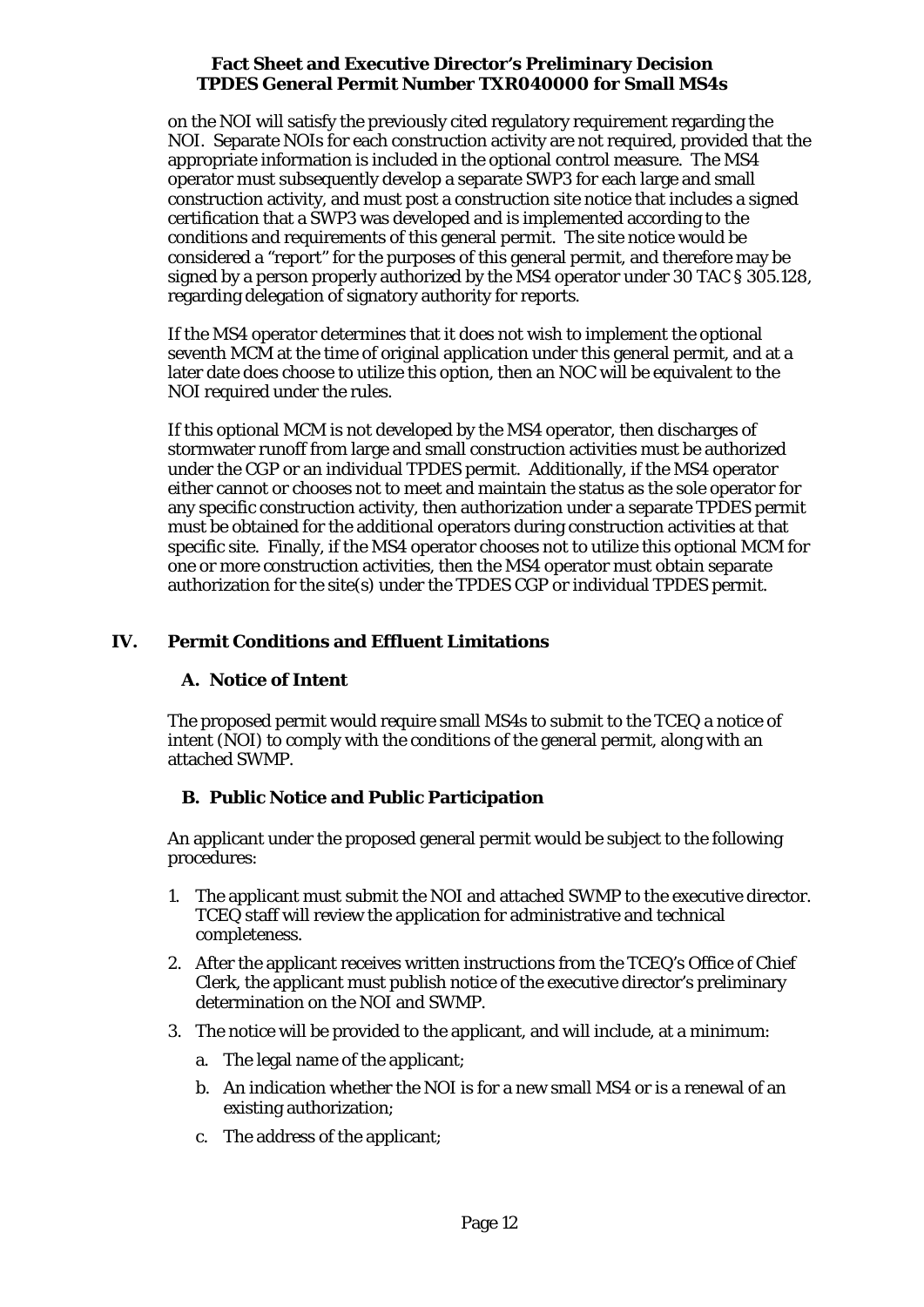- d. A brief summary of the information included in the NOI, such as the general location of the small MS4 and a description of the classified receiving waters that receive the discharges from the small MS4;
- e. The location and mailing address where the public may provide comments to the TCEQ;
- f. The public location where copies of the NOI and SWMP, as well as the executive director's general permit and fact sheet, may be reviewed; and
- g. If required by the executive director, the date, time, and location of the public meeting.
- 4. This notice must be published at least once in a newspaper of general circulation in the municipality or county where the small MS4 is located. If the small MS4 is located in multiple municipalities or counties, the notice must be published at least once in a newspaper of general circulation in the municipality or county containing the largest resident population for the regulated portion of the small MS4. This notice must provide opportunity for the public to submit comments on the NOI and SWMP. In addition, the notice must allow the public to request a public meeting (equivalent to a "public hearing" as required by 40 CFR  $\S122.28(d)(2)(ii)$ . A public meeting will be held if the TCEQ determines that there is significant public interest.
- 5. The public comment period begins on the first date the notice is published and ends 30 days later, unless a public meeting is held. If a public meeting is held, the comment period will end at the closing of the public meeting. The public may submit written comments to the TCEQ Office of Chief Clerk during the comment period detailing how the NOI or SWMP for the small MS4 fails to meet the technical requirements or conditions of this general permit.
- 6. If significant public interest exists, the executive director will direct the applicant to publish notice of the public meeting and to hold the public meeting. The applicant must publish notice of a public meeting at least 30 days before the meeting and hold the public meeting in a county where the small MS4 is located. TCEQ staff will facilitate the meeting.
- 7. If a public meeting is held, the applicant must be able to explain the contents of their NOI and SWMP. The applicant must also provide maps and other data on the small MS4. The applicant must provide a sign in sheet for attendees to register their names and addresses and furnish the sheet to the executive director. A public meeting held under this general permit is not an evidentiary proceeding.
- 8. The applicant must file with the Chief Clerk a copy and an affidavit of the publication of notice(s) within 60 days of receiving the written instructions from the Chief Clerk.
- 9. The executive director, after considering public comment, will either approve, approve with conditions, or deny the NOI based on whether the NOI and SWMP meet the requirements of this general permit.
- 10. Persons whose names and addresses appear legibly on the sign in sheet from the public meeting and persons who submitted written comments to the TCEQ will be notified by the TCEQ's Office of Chief Clerk of the executive director's decision regarding the authorization.

# **C. Stormwater Management Program (SWMP)**

<span id="page-12-0"></span>The proposed SWMP requirements were developed based on: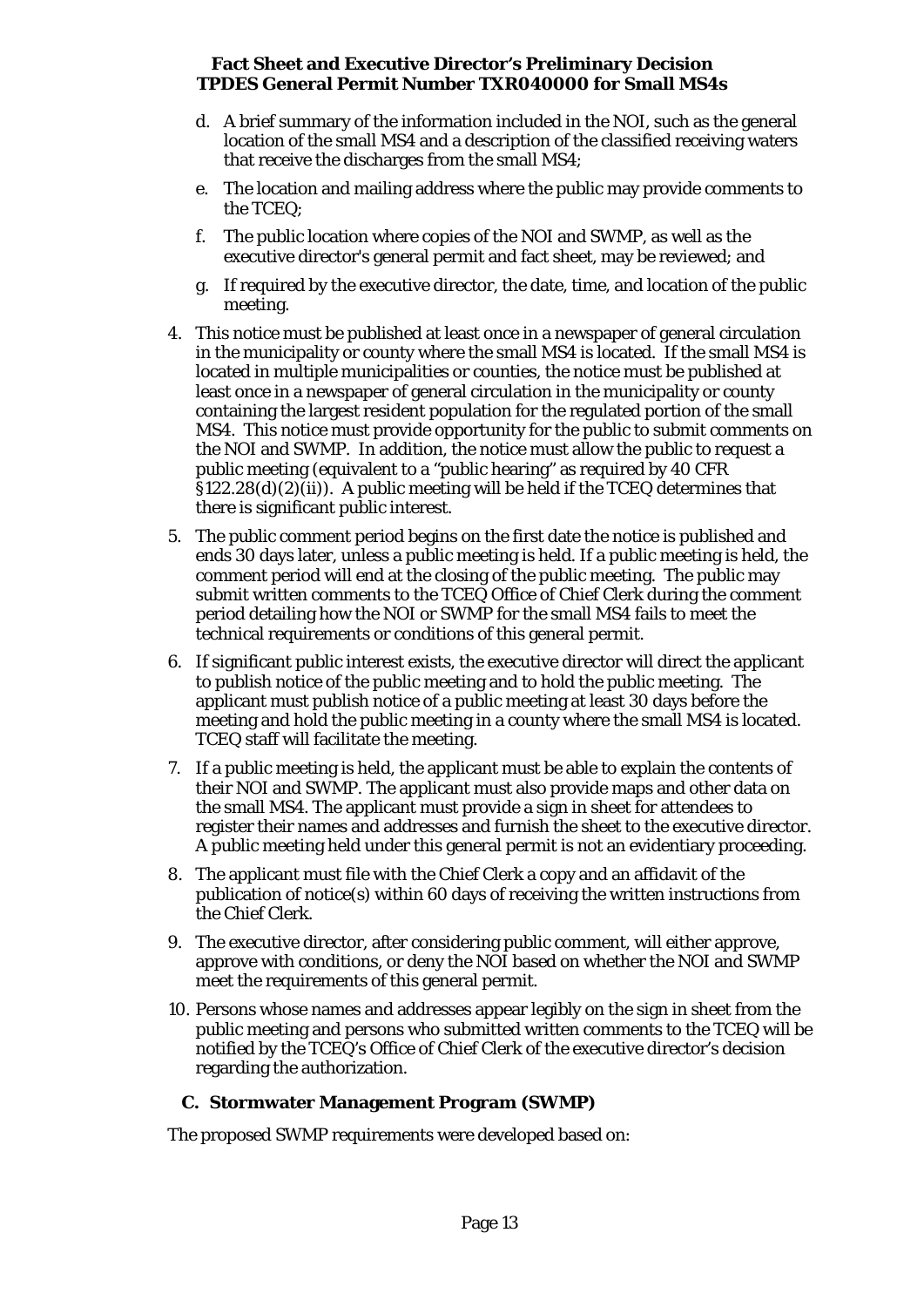- 1. The existing Phase II MS4 General Permit TXR040000 issued on December 13, 2013;
- 2. Input from the Stormwater Stakeholder Work Group;
- 3. Federal Phase II MS4 rules of 40 CFR § 122.28 and §§122.33 -122.35;
- 4. EPA guidance document of April 2010, entitled MS4 Permit Improvement Guide;
- 5. EPA Compendium of MS4 Permitting Approaches (EPA, 2016); and
- 6. EPA comment letters on Small MS4 draft permit (December 4, 2017, and July 31, 2018).

The proposed general permit allows small MS4s to share resources in meeting the responsibilities of the SWMP with other regulated MS4s that are either physically interconnected or that are located in the same watershed. This allowance will help to foster a more coordinated approach to resolving local water quality issues and to provide a more efficient use of local MS4 resources. MS4s may combine or share efforts necessary to meet the SWMP requirements of the permit, but each MS4 must be separately authorized (individual NOIs are required). Additionally, individual SWMPs must be developed and maintained by each of the MS4s. Each operator is separately responsible for compliance with the conditions of the general permit and the SWMP, even if efforts are combined or shared between the MS4s.

Small MS4s must develop a SWMP, according to the provisions of this general permit, to the extent allowable under state and local law, to address the portions of the small MS4 that are either located within the UA or that are designated by the TCEQ, with discharges that reach waters of the U.S.. Waters of the U.S. are defined in the general permit. Waters of the U.S. do not include waste treatment systems, including treatment ponds or lagoons designed to meet the requirements of the CWA. This exclusion applies only to manmade bodies of water that neither were originally created in waters of the U.S. (such as disposal area in wetlands) nor resulted from the impoundment of waters of the U.S. Waters of the U.S. do not include prior converted cropland.

The SWMP is a comprehensive document that details the steps that the small MS4 will take to reduce or eliminate pollutants in stormwater discharges to the MEP. The phrase "to the extent allowable under local law," as used in the paragraph above, means that small MS4s must develop any necessary ordinances, regulations, or other regulatory controls to meet the general permit requirements to the extent that their authority to make such ordinances is not prohibited by state or federal statutes or regulations.

Under the two-step permitting approach the SWMP details the terms and conditions of the general permit. The SWMP is therefore considered part of the permit thereby making terms and conditions in an approved SWMP enforceable. Like the general permit, language in the SWMP must be clear, specific, and measurable and meet requirements under the Remand Rule. Proposed SWMPs submitted to TCEQ during the renewal process will, during the technical reviews, be screened to ensure that terms and conditions are consistent with the Remand Rule.

Operators of non-traditional small MS4s, such as counties, drainage districts, and transportation entities, may lack the authority to develop ordinances or to implement enforcement actions. For these MS4 operators, the general permit requires the permittee to enter into inter-local agreements with municipalities in which the small MS4 is located. These inter-local agreements must include procedures for enforcement and inspections to the extent necessary to meet the goals of the general permit. Where the permittee is unable to enter into an inter-local agreement, the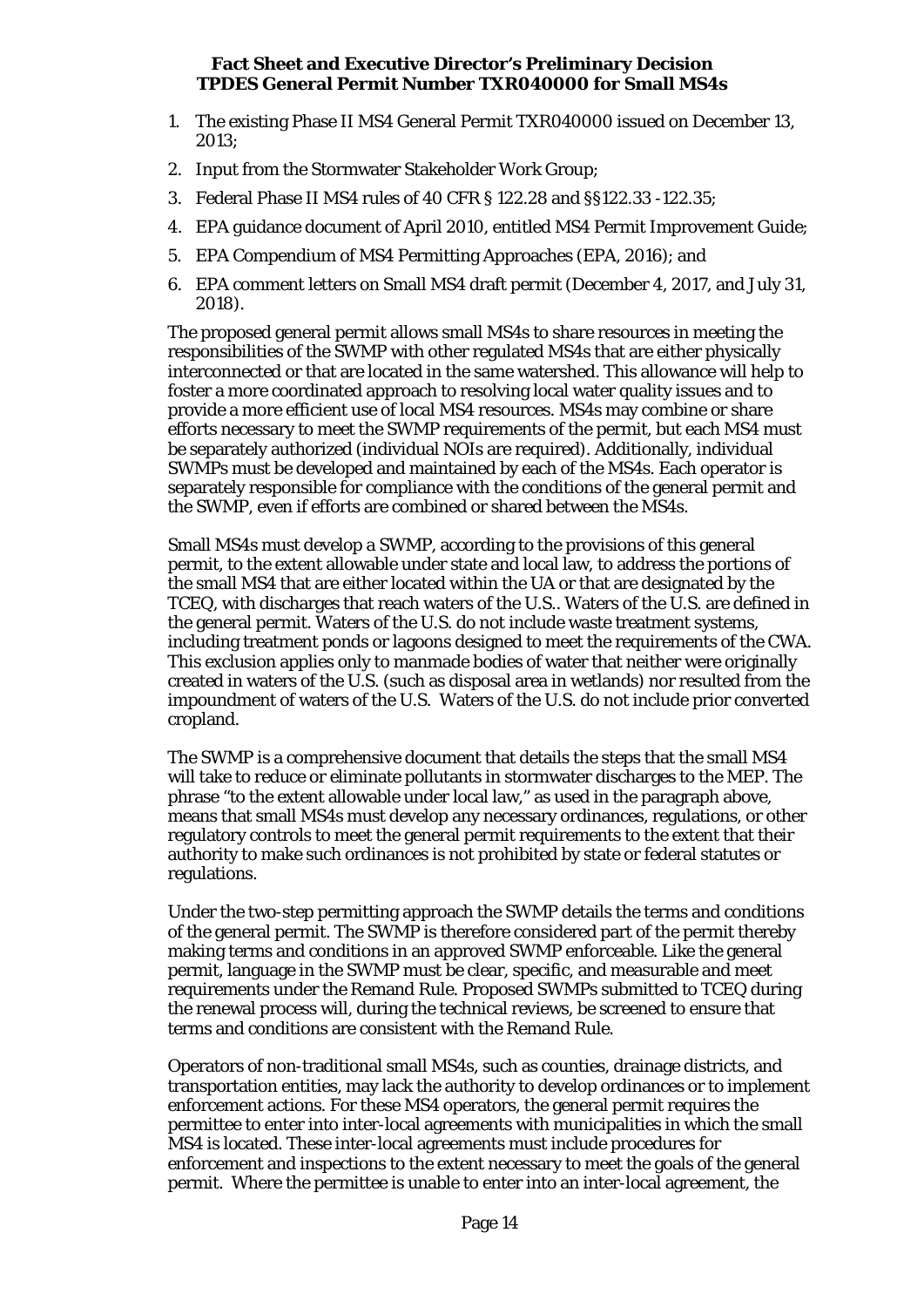permittee may report instances of non-compliance or possible illicit discharges to the appropriate TCEQ Regional Office for possible follow-up investigations or enforcements.

The permit requires the small MS4 to ensure that is has adequate resources and funding necessary to meet all requirements of the permit.

The small MS4s must develop a SWMP to include the MCMs described below, which are based on federal rules at 40 CFR§122.28, §122.34(b) and §122.26(d)(2)(iv). The MS4 must select BMPs under each MCM along with measurable goals that are used to determine the effectiveness of the SWMP. The permit continues the tiered approach introduced in the Small MS4 General Permit issued on December 13, 2013, to meet the MCM requirements such that some categories, or Levels, of MS4 operators are not required to implement all or all parts of the MCMs. The small MS4s are continued to be categorized by the following four Levels:

Level 1: Operators of small MS4s that serve a population less than 10,000 within a UA;

Level 2: Operators of small MS4s that serve a population of at least 10,000 but less than 40,000 within a UA. This category also includes all non-traditional small MS4s such as counties, drainage districts, transportation entities, universities, colleges, correctional institutions, municipal utility districts and other special districts regardless of the population served within a UA or UAs;

Level 3: Operators of small MS4s that serve a population of at least 40,000 but less than 100,000 within a UA;

Level 4: Operators of small MS4s that serve a population of 100,000 or more within a UA.

The six MCMs are separately described below and include:

# **1. Public Education, Outreach, and Involvement**

The federal Phase II rules require regulated small MS4 operators to implement a public education program to distribute educational materials to the community or conduct equivalent outreach activities about the impacts of stormwater discharges on water bodies and the steps that the public can take to reduce pollutants in stormwater runoff (see 40 CFR §122.34(b)(1)). The rules also require a public involvement and participation program that complies with state and local public notice requirements (see 40 CFR § 122.34(b)(2)).

The draft general permit requires small MS4s to educate the public about the impact of stormwater discharges on receiving water bodies and what steps they can take to reduce the contamination of stormwater. The small MS4s are encouraged to use existing public materials in their program, such as using examples from the EPA's Nonpoint Source Outreach Toolbox [\(www.epa.gov/nps/toolbox\)](http://www.epa.gov/nps/toolbox) or from other agencies and municipalities with similar public education goals.

The SWMPs can be greatly improved by involving the community throughout the entire process of developing and implementing the program. Involving the community will benefit the permittee itself as well as the community. By listening to the public's concern and coming up with solutions together, the permittee will gain the support of the public and the community will become invested in the program.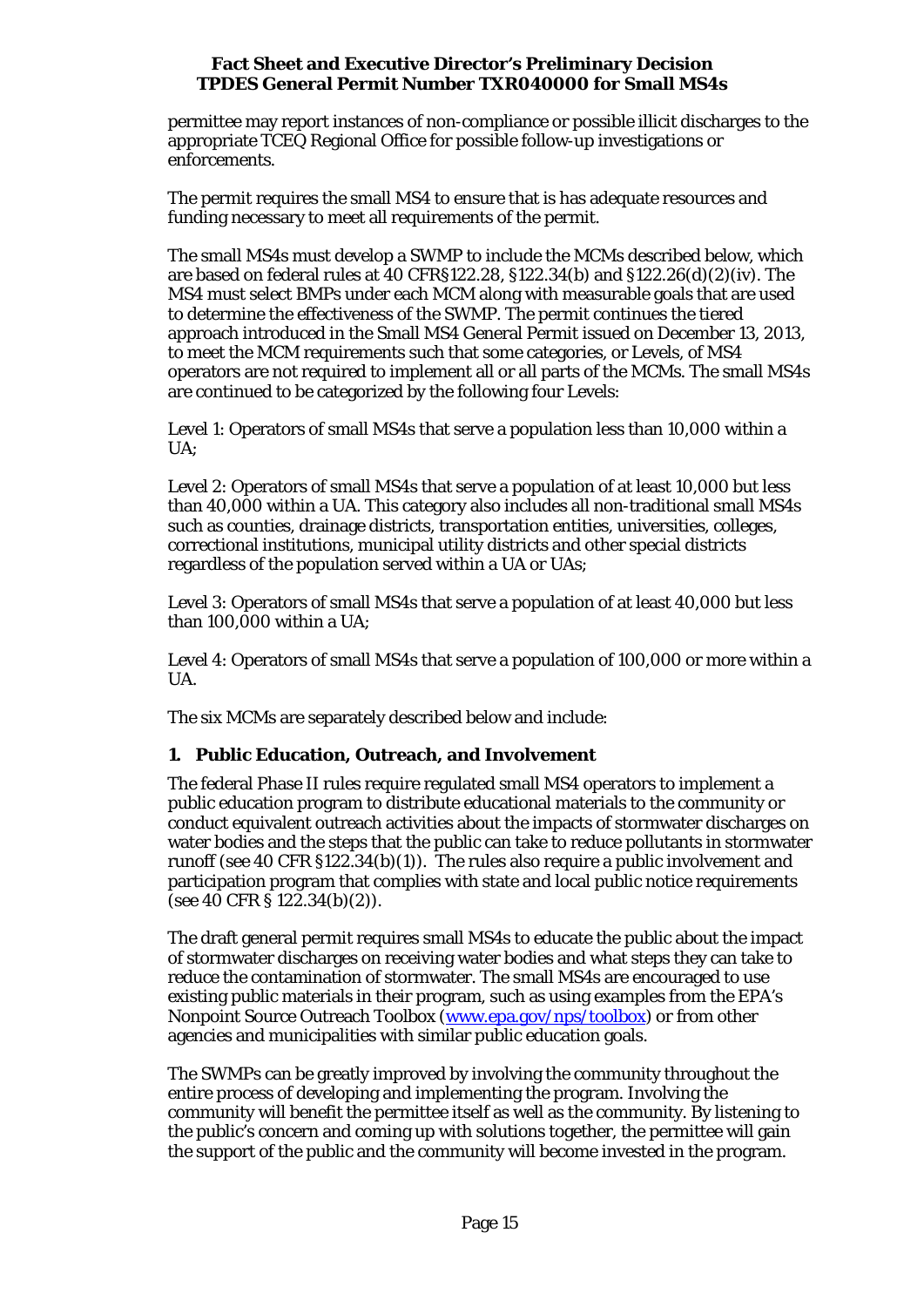The permittee will likewise gain even more insight into the most effective ways to communicate its messages.

The permit requires the permittee to involve the public (for example, provide opportunities for public comment or public meeting) in the development of the program. Public input and involvement can include many different activities such as meeting with local land planners and provide input on land use code or ordinance updates, stream clean-ups, storm drain marking, and volunteer monitoring.

As a new requirement to this general permit, MS4s having a public website are required to post their SWMP and the annual report on their website to share information with the public.

Permittees are encouraged to work together with other entities that have an impact on stormwater to implement this MCM.

# **2. Illicit Discharge Detection and Elimination (IDDE)**

The Phase II regulations require regulated small MS4 operators to develop, implement, and enforce a program to detect and eliminate illicit discharges into the MS4 (*See* 40 CFR §122.34(b)(3)). Through the IDDE MCM the permittee is required to respond to complaints about illicit discharges or spills and to actively investigate illicit discharges and behaviors that could result in illicit discharges such as illegal connection to the small MS4, improper disposal of wastes, or dumping of used motor oil or other chemicals.

The permit requires the permittee to have an up-to-date MS4 map. Level 4 permittees are required to identify areas with a high risk for illicit discharges, and these areas must be prioritized for more frequent investigations. Priority areas could include: (1) Areas with older infrastructure that are more likely to have illicit discharges; (2) Industrial, commercial, or mixed use areas; (3) Areas with a history of illegal dumping; (4) Areas with a history of illegal discharges; (5) Areas with onsite sewage disposal systems; (6) Areas with older sewer lines or with a history of sanitary sewer overflows (SSOs) or cross-connections; (7) Areas that discharge to sensitive waterbodies; and (8) Areas within sensitive watersheds.

The CWA § 402(p)(3)(B)(ii), requires MS4 permits to "effectively prohibit nonstormwater discharges into the storm sewers." The permit implements this requirement, in part by requiring the development of procedures to investigate and eliminate illicit discharges. Standard operating procedures (SOPs) with necessary forms provide guidance to investigators and ensure that consistent investigations occur of every illicit discharge incident.

The public must have a central contact point, such as a stormwater hotline, to report observed illicit incidents. An incident could be anything from an overturned gasoline tanker to sediment leaving a construction site or a sanitary sewer overflow entering the storm drain.

The permit requires the permittee to implement a method for informing or training field staff, who may come into contact or observe illicit discharges, on the identification and proper procedures for reporting illicit discharges. Field staff to be trained may include, but are not limited to, municipal maintenance staff, inspectors, and other staff whose job responsibilities regularly take them out of the office and into areas within the MS4 area. Permittee field staff is out in the community on a day-to-day basis and are in the best position to locate and report spills, illicit discharges, and potentially polluting activities. With proper training and information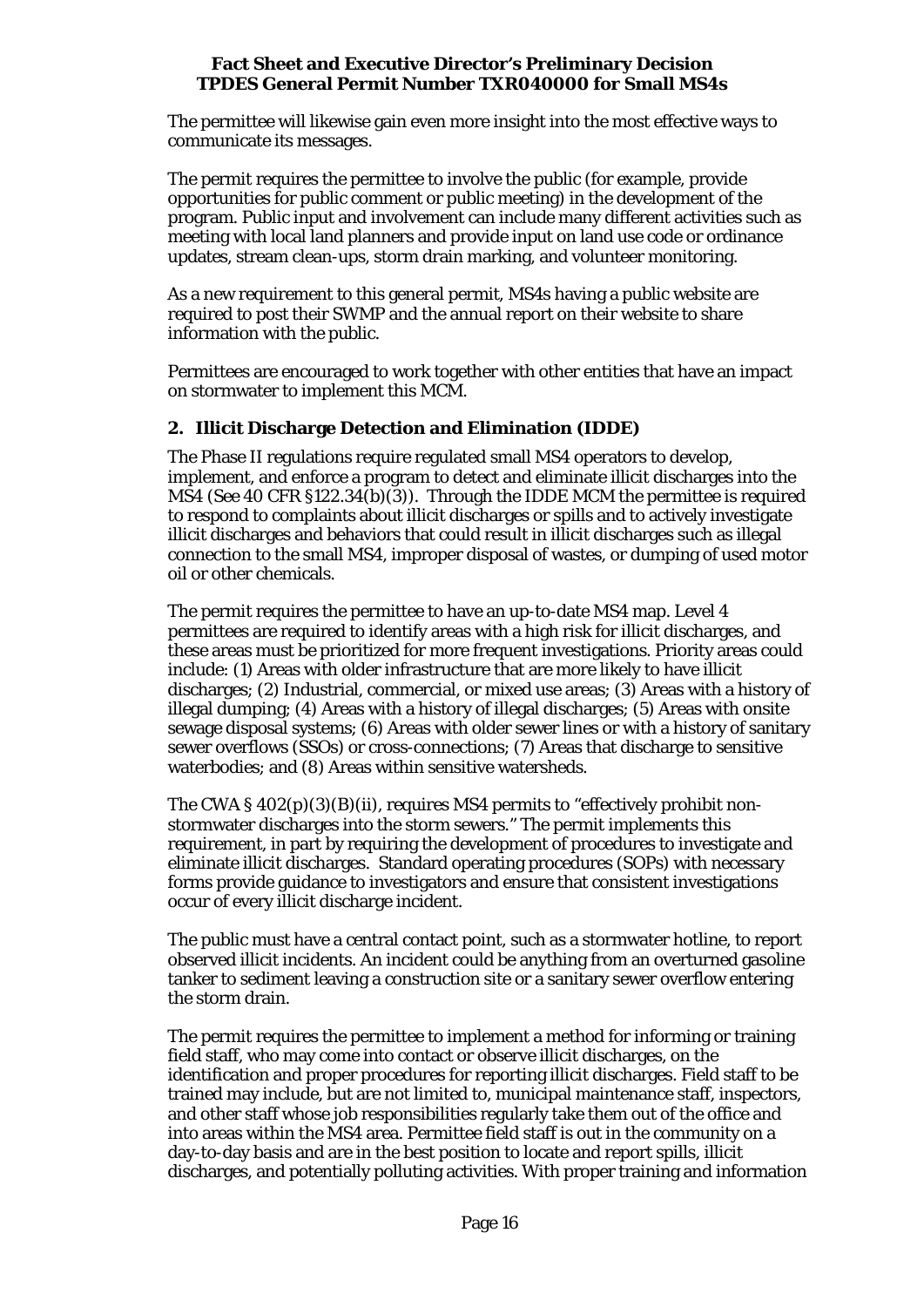on reporting illicit discharges easily accessible, these field staff can greatly expand the reach of the IDDE program.

The permit requires MS4s serving a population more than 100,000 (Level 4 MS4s) to develop a dry weather screening program. The program consists of field observations and field screening monitoring. Visually screening outfalls during dry weather and conducting field tests, where flow is occurring, will assist permittees in determining the source of illicit discharge. For example, the presence of surfactants is an indicator that sewage could be present in the discharge and the parameters specific conductivity, ammonia, surfactant, pH and other chemicals may similarly be indicative of industrial sources.

Under this general permit, Level 4 MS4s are also required to develop a program to reduce the discharge of floatables (for example, litter and other human-generated solid refuse) in the MS4. The MS4 will be required to maintain two locations where floatable material can be removed before the stormwater is discharged to or from the MS4. This program has been in place for similar size MS4s under the federal Phase I MS4 regulations that were issued in 1990 and defined Phase I MS4s as MS4s located in an incorporated place with a population of 100,000 or more but less than 250,000 as determined by the 1990 Decennial Census by the U.S. Bureau of the Census. (40 CFR § 122.26(b)(7)(i)). It is therefore appropriate to add this requirements to these similar size MS4s.

# **3. Construction Site Stormwater Runoff Control**

The Phase II regulations require regulated small MS4s to develop, implement, and enforce a program to reduce pollutants in stormwater runoff to the MS4 from construction activities that result in a land disturbance of one acre or greater (*See* 40 CFR § 122.34(b)(4)). In this permit, the definition for construction activity is clarified to also include construction related activities such as stockpiling of fill material and demolition.

The permit requires the permittee to ensure that construction site operators use appropriate erosion and sediment controls to reduce or eliminate impacts on receiving water bodies.

The permittee is required to implement procedures to conduct inspections of large and small construction projects. Level 3 and4 MS4s are further required to maintain an inventory of construction sites in their area. This will help the permittee to effectively know where the construction activities are occurring. A construction site inventory could track information such as project size, disturbed area, distance to any water body or flow channel, when the erosion and sediment control or stormwater plan was approved by the permittee, and whether the project is covered by the TCEQ's CGP. Such information will help the permittee to track and target its inspection.

The permit requires the permittee to develop and implement site plan review procedures, which describes which plans will be reviewed as well as when an operator may begin construction. The permittee is required to develop SOPs to perform the site plan reviews to ensure that the review process is consistent. The site plan review also provides the permittees with a way to track construction sites.

The permit requires the permittee to implement procedures for performing inspections of construction sites. Inspection frequencies must be based on the evaluation of factors that are a threat to water quality such as soil erosion potential, site slope, proximity to receiving waters, and water quality status of the receiving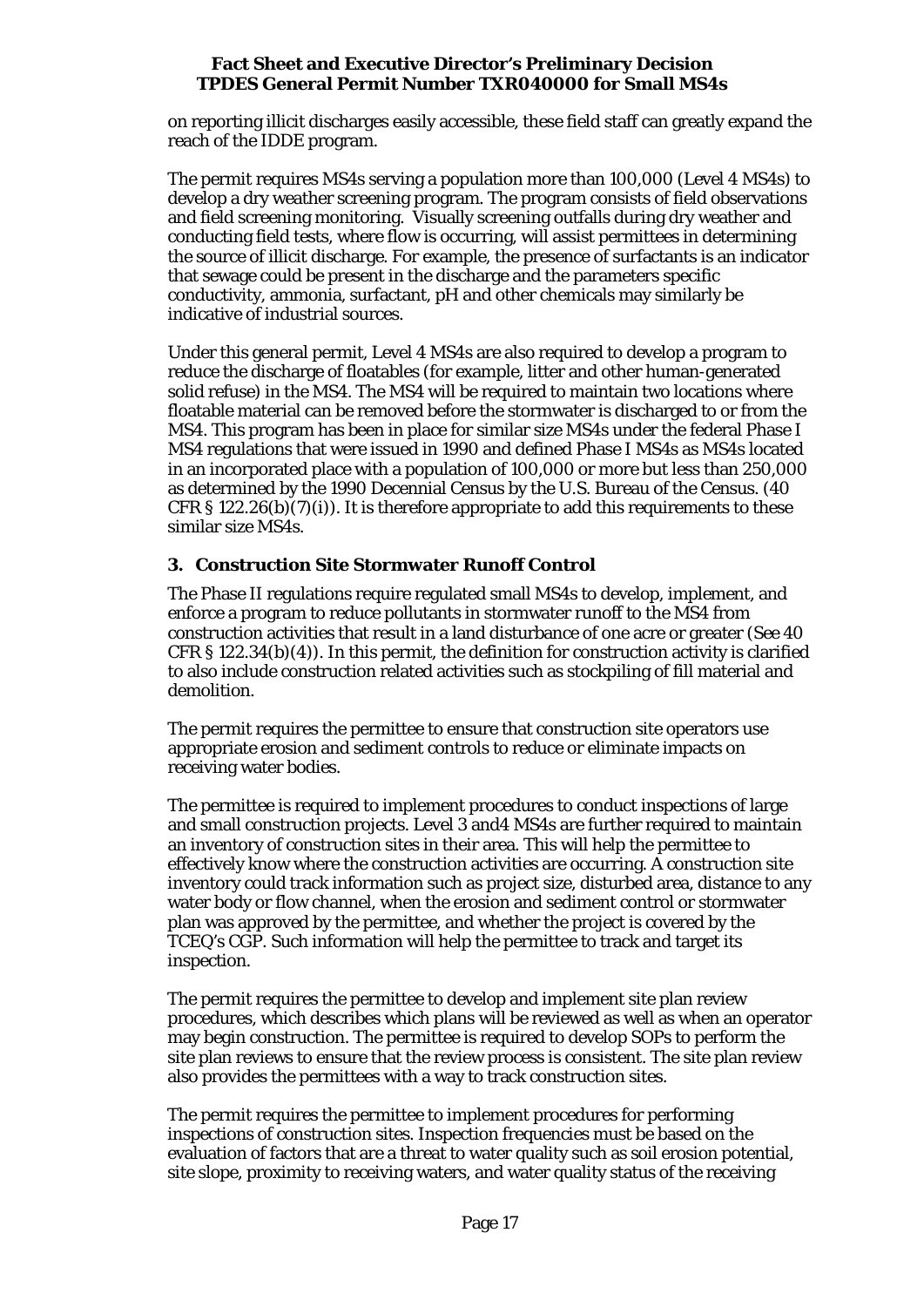water. The sites must be inspected during the active construction phase, to ensure that stormwater controls are maintained.

For inspections to be successful the permittee is required to develop inspection and enforcement procedures. The permit language includes minimum requirements that construction site inspections must include. Also, the permittee must ensure MS4 staff is trained to perform the inspections.

## **4. Post-Construction Stormwater Management in New Development and Redevelopment**

The Phase II stormwater regulation requires regulated small MS4s to develop, implement, and enforce a program to address stormwater discharges from new development and redevelopment sites that disturb one acre or more, and requires that the program ensure controls are in place that would prevent or minimize water quality impacts (*See* 40 CFR §122.34(b)(5)).

Developed land changes the hydrology of sites, potentially leading to higher stormwater discharge volume and higher pollutant loads. Frequently, the volume, duration, and velocity of stormwater discharges can cause degradation to aquatic systems.

The permit requires that MS4 operators have owners and developers install and maintain stormwater control measures appropriate for the community. In addition, permittees are required to maintain all long term post-construction stormwater controls measures. In many cases, controls will be located on private property, and it will be necessary to establish some provisions to assure the responsibility and accountability for the operation and maintenance of these controls.

Structural controls may include practices such as rainwater harvesting, rain gardens, permeable pavement, and vegetated swales; which are considered to be low impact development practices or green infrastructure BMPs.

The permittees are required to inspect post-construction controls to ensure that control measures are operating correctly and are being maintained. Without maintenance, stormwater controls will not be able properly to protect water quality.

For the purpose of the permit "Redevelopment" does not include routine maintenance activities and linear utility installation. Examples of linear utility installation are construction activities that maintain the original line, grade, and hydraulic capacity of the surrounding areas, such as the installation of underground gas lines, fiber-optic cable, cable TV, electric, telephone, sewer mains and water mains. Routine maintenance activities are construction activities that are performed to maintain the original line and grade, hydraulic capacity, or original purpose of a facility, including but not limited to: (1) Re-grading of gravel roads or parking lots; (2) stream bank restoration projects (does not include the placement of spoil material);(3) Cleaning and shaping of existing roadside ditches and culverts that maintains the approximate original line and grade, and hydraulic capacity of the ditch; (4) Placement of aggregate shoulder backing that makes the transition between the road shoulder and the ditch or embankment; (5) Full depth milling and filling of exiting asphalt pavements, replacement of concrete pavements slabs, and similar work that does not expose soil or disturb the bottom six inches of subbase material; (6) Long-term use of equipment storage areas at or near highway maintenance facilities; (7) Removal of sediment from the edge of the highway to restore a previously existing sheet-flow drainage connection from the highway surface to the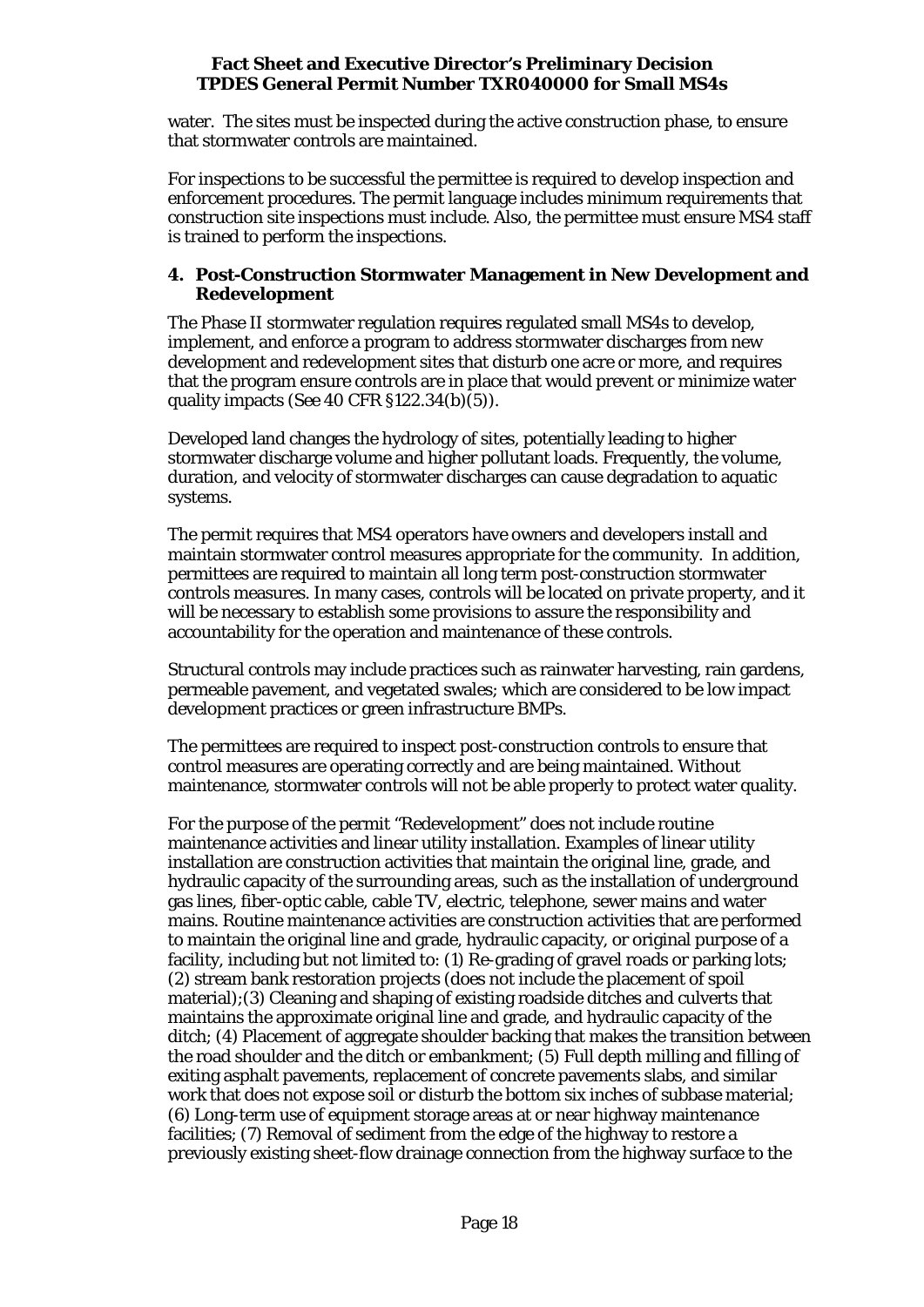highway ditch or embankment; and (8) Replacement of curbs, gutters, sidewalk and guard rail posts.

#### **5. Pollution Prevention and Good Housekeeping for Municipal Operations**

The stormwater Phase II regulations require operators of regulated MS4s to develop and implement an operation and maintenance program that includes a training component with the ultimate goal of preventing or reducing pollutant runoff from municipal operations (*See* 40 CFR §122.34(b)(6)).

The permit requires the MS4 operator to maintain an inventory of municipal facilities and of stormwater controls. Municipally owned facilities serve as hubs of activity for a variety of municipal staff from many different departments. Some municipalities will have one property where all activities take place (for example, the municipal maintenance yard), whereas others will have several specialized facilities. An inventory of facilities will assist staff responsible for stormwater compliance build a better awareness of their locations within the small MS4 service area and their potential contribution to stormwater pollution. The facility inventory will also serve as a basis for setting up periodic facility assessments and developing, where necessary, facility stormwater pollution plans.

The permit requires Level 3 and Level 4 permittees to perform, once per permit term, an assessment of its facilities to identify which of the facilities are most likely to contribute stormwater pollutants and that need stormwater controls. Those facilities with a high potential to generate stormwater pollutants must be described as *high priority* facilities and this category of facilities are required to have facility specific stormwater management SOPs. Developing and maintaining site-specific SOPs for each facility will help ensure that employees responsible for facility operation are aware of the stormwater controls required for the site.

The permit requires Level 3 and Level 4 permittees to develop an inspection program to perform inspections of, at a minimum, high priority municipal facilities and to document the results of the inspections. Regular inspections will allow inspectors to observe different types of operations that occur at different times of the year (e.g. landscape maintenance crews are less active in the winter) and ensure that corrective action can be taken where necessary to improve stormwater controls.

The permit includes requirements for MS4 operation and maintenance activities, such as maintaining the storm sewer system, maintaining roads, and managing chemical applications. Level 3 and Level 4 small MS4s are required to develop an operations and maintenance (O&M) program to reduce the collection of pollutants in catch basins and other surface drainage structures. Catch basins collect and trap stormwater pollutants such a as sediments, metals, hydrocarbons, bacteria, pesticides, trash, and other pollutants. Since these basins collect solids they need to be cleaned out on a regular basis to prevent pollutants from being discharged to water bodies. The materials removed from catch basins need to be treated and disposed of in a manner so that it does not reenter the small MS4.

The O&M of roads may, for Level 3 and Level 4 small MS4s, include a street sweeping program. Street sweeping removes both fine and large particles from streets and therefore has a positive effect on water quality. Some small MS4s have roads without a curbs and gutters, and they are therefore not suitable for street sweeping. In these cases source controls or inlet protection measures, to minimize pollutant discharges to storm drains and creeks, can be used in place of sweeping.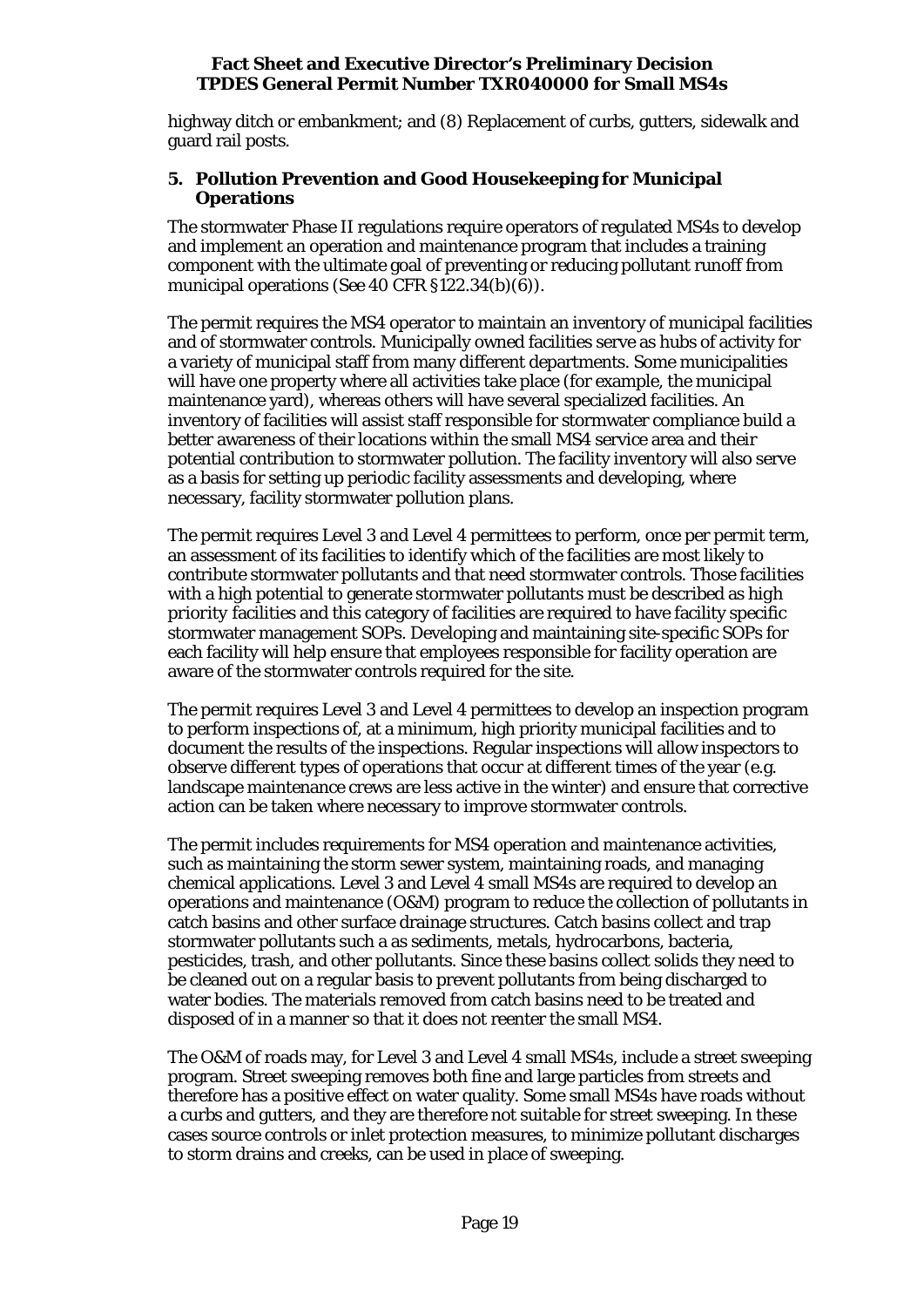The permit includes requirements for Level 4 small MS4s for managing public spaces, such as by addressing the application of pesticides, herbicides, and fertilizers. The permit language encourages non-chemical solutions, such as using native plants that are adapted to local conditions and therefore requires fewer chemicals and to replace pesticide use with manual insect and weed removal thereby reducing chemical exposure to stormwater.

The Phase II regulations found at 40 CFR §122.34(b)(6) specifically requires that the permittee develop a "training component" that trains employees "to prevent and reduce stormwater pollution from activities such as park and open space maintenance, fleet and building maintenance, new construction and land disturbances, and stormwater system maintenance. The permit requires the permittee to develop a training program to train all appropriate employees involved in implementing pollution prevention and good housekeeping practices.

The permit includes language for situations where permittees use third-party contractors to conduct municipal maintenance activities. Contractors must be held to the same standards as the permittee.

This permit adds a requirement for Level 4 MS4s to assess their flood control projects for their impacts on receiving waters and determine if existing structures could be retrofitted. New flood control projects must be designed, constructed, and maintained to provide erosion control and pollutant removal from stormwater. This program has been in place for similar size MS4s under the Phase I MS4 program since the federal Phase I stormwater regulations were issued in 1990, and it is therefore appropriate to add these requirements to these similar sized MS4s.

# **6. Industrial Stormwater Sources**

The Phase I stormwater regulation, found at 40 CFR  $\S$ § 122.26(d)(2)(i)(B, C, E, and F),  $122.26(d)(2)(iv)$ , and  $122.26(d)(2)(iv)(A)$ , requires permittees to develop and implement an inspection and oversight program to monitor and control pollutants in stormwater discharges from industrial facilities.

The permit continues the Industrial Stormwater Sources MCM for small MS4s that serve a population of 100,000 or more within a UA. EPA's MS4 Improvement Guide recommends this MCM be included in Phase II permits, and TCEQ has decided that it is appropriate to include it for those Phase II MS4s that have similar populations as the Phase I MS4s.

The permit requires the permittee to identify and control pollutants in stormwater discharges to small MS4s from industrial or commercial sites that contributes a substantial pollutant loading to the small MS4. The permit language under this MCM is similar to language in some Phase I MS4 individual permits.

# **7. Authorization for Construction Activities Where the MS4 is the Site Operator**

The MS4 operator may develop an optional seventh MCM for discharges from construction activities, and may obtain authorization under the general permit for discharges from construction activities where the MS4 is the operator. In order to qualify for this provision, MS4 operators must maintain control over the plans and specifications of the construction activity, or must maintain the status of the operator with day-to-day operational control over the construction site, to the extent necessary to meet the requirements of the SWP3 for that site.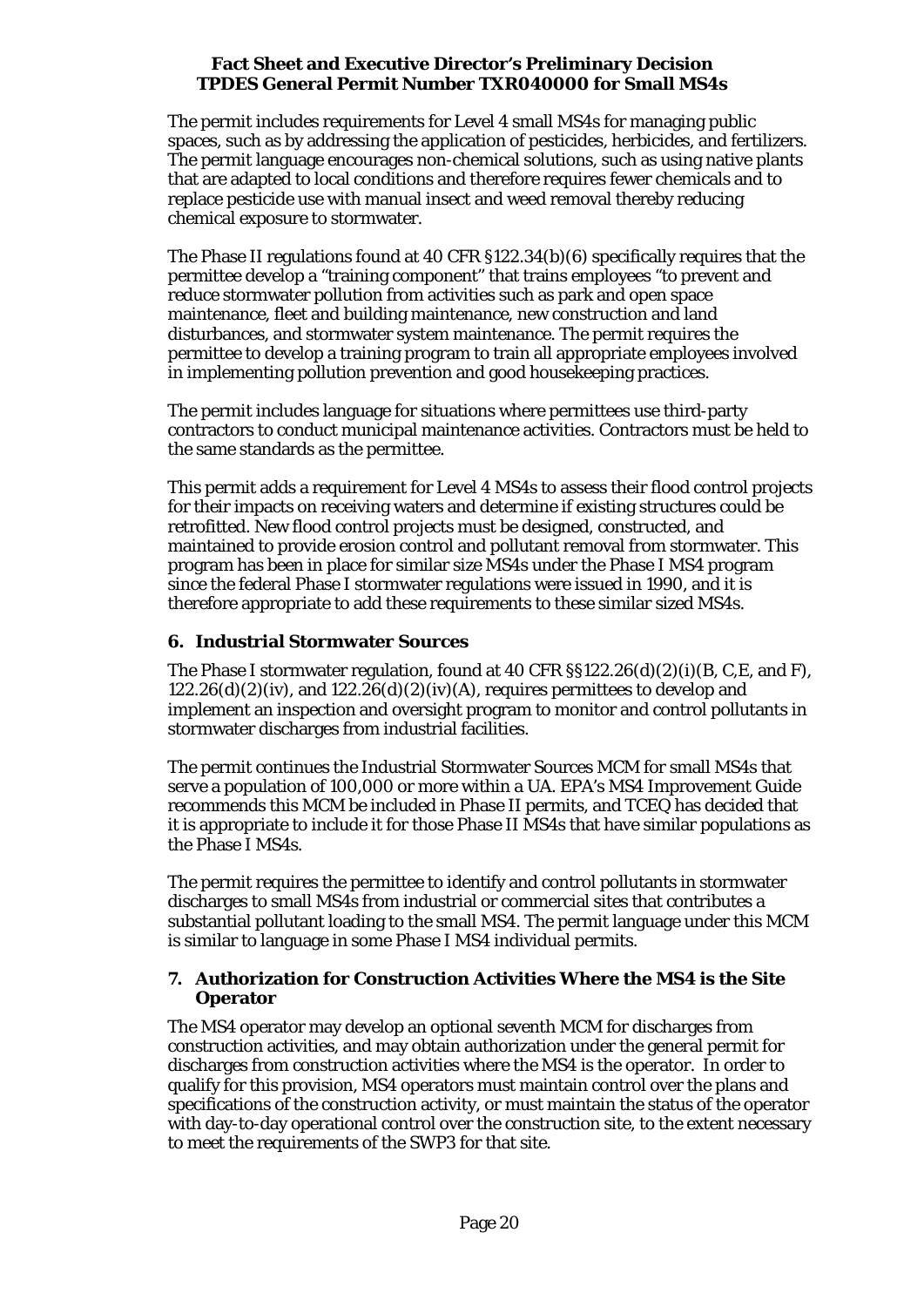Implementation of this MCM allows the small MS4 to obtain the necessary authorization under the terms of this five-year term permit and replaces the requirement to seek separate permit coverage for each construction activity that it conducts. Where the small MS4 is able to demonstrate it is the sole operator for these activities, by meeting both criteria listed in the definition of "construction site operator," contractors would not have to seek separate authorization. This provision is allowed for construction activities located in the regulated area, such as within a UA or within an area designated by TCEQ.

Small MS4s are required to summarize in the annual report pertinent information related to the construction activities performed in the previous year. Small MS4s electing this provision must notify the TCEQ when submitting the NOI, along with an attached SWMP that includes this measure. Utilization of the optional seventh MCM does not preclude a small MS4 from obtaining coverage under the TPDES Construction General Permit, TXR150000, or under an individual TPDES permit.

# **8. SWMP Implementation.**

The SWMP may be implemented on a scheduled stepwise basis throughout the term of the general permit. If full development and implementation of the SWMP is not practicable, then the program must be developed with targeted milestones establishing a schedule that represents the MEP standard.

Implementation must be initiated upon receipt of written approval from the TCEQ of the NOI and SWMP. The general permit contains provisions that allow revisions to the SWMP throughout the term of the permit, without immediate notification to the TCEQ, so that SWMPs can be adjusted based on experiences and findings to become more effective and efficient. Schedules for SWMP implementation, the status of the implementation schedules, and modifications to the SWMP must be summarized in the annual report. These permit provisions allow small MS4s to develop and implement SWMPs according to available funding, manpower, and ability and allow for revisions where more efficient or effective BMPs are identified. Complete implementation of the SWMP is required within five years from the date of issuance of the general permit.

During the application process, regulated MS4 operators must implement the SWMP that was approved under the previous permit term, and they will have five years to implement new portions of the SWMP.

Federal rules at 40 CFR § 123.35(g) require permitting authorities to issue a menu of BMPs to assist small MS4s in complying with the Phase II regulations. TCEQ has adopted the EPA menu of BMPs by including that menu as a resource to small MS4s through a link on the TCEQ stormwater web page at:

[https://www.epa.gov/npdes/national-menu-best-management-practices-bmps](https://www.epa.gov/npdes/national-menu-best-management-practices-bmps-stormwater#edu)[stormwater#edu](https://www.epa.gov/npdes/national-menu-best-management-practices-bmps-stormwater#edu)

The TCEQ may develop additional guidance during the term of this permit and will make any guidance available on the TCEQ's web page at:

<https://www.tceq.texas.gov/permitting/stormwater/ms4>

and

<https://www.tceq.texas.gov/assistance/water/stormwater/sw-ms4.html>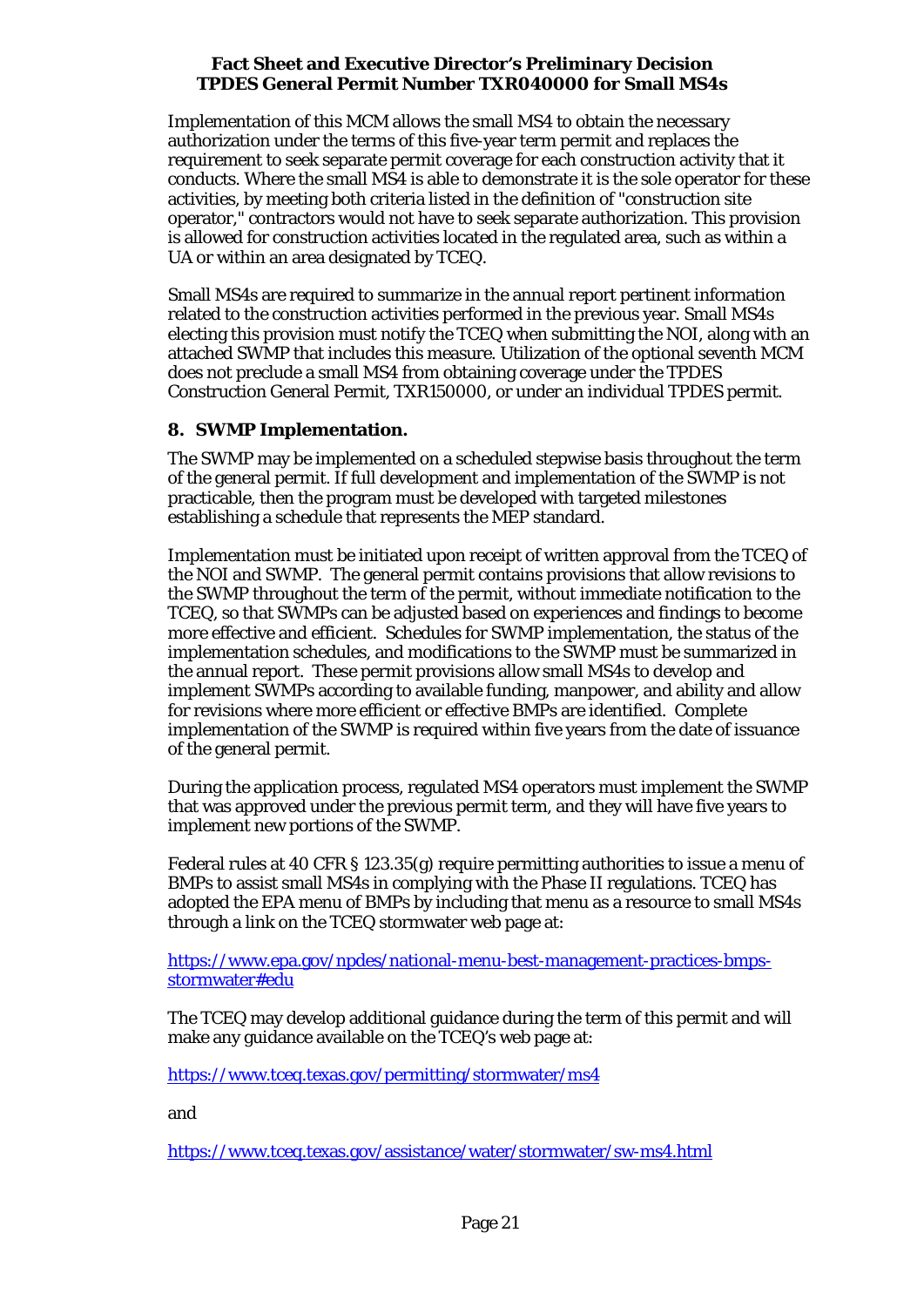# **D. Reporting Requirements**

- <span id="page-21-0"></span>1. The proposed general permit requires small MS4s to provide documentation on the development, implementation, and evaluation of the SWMP. The documentation must be included as a part of the SWMP and may be required to be submitted in the annual report. The preparation and review of the annual report by the small MS4 may ensure progressive improvement of stormwater controls and reduce pollutants to the maximum extent practicable. At a minimum, the documentation must include:
	- a. A list of any public or private entities assisting with the development or implementation of the SWMP;
	- b. If applicable, a list of MS4 operators contributing to the development and implementation of the SWMP, including a clear description of the contribution;
	- c. A list of all BMPs and measurable goals for each of the MCM;
	- d. A schedule for the implementation of all SWMP requirements;
	- e. A description of how each measurable goal will be evaluated; and
	- f. A rationale statement that addresses the overall program, including how the BMPs and measurable goals were selected.
- 2. Additionally, the small MS4 must evaluate the following items and must include the information in an annual report:
	- a. Program compliance;
	- b. The appropriateness of the chosen BMPs; and
	- c. Progress toward achieving identified measurable goals.
- 3. On December 21, 2015, EPA issued the NPDES Electronic Reporting Rule (40 CFR Part 127) requiring NPDES regulated entities to report electronically. Therefore, by December 21, 2020, TCEQ requires small MS4s to submit applications and annual reports electronically by using the e-permitting system on the TCEQ website.

# <span id="page-21-1"></span>**V. Changes From Existing General Permit:**

The major changes to the permit include the following:

- 1. Added the following definitions: "Infeasible", "Benchmarks", "Implementation Plan (I-Plan)".
- 2. Revised definition for "construction activity" to include other construction related activities (e.g. stock piling of fill material and demolition) to be consistent with the TPDES CGP TXR150000 effective on March 5, 2018. (Part I in the permit)
- 3. Revised the definition for "Impaired Water" to include TMDL waterbodies that are listed on the latest EPA approved *Texas Integrated Report of Surface Water Quality for Clean Water Act (CWA) Sections 305(b) and 303(d)* which lists the category 4 and 5 water bodies as not meeting applicable state water quality standards. (Part I in the permit)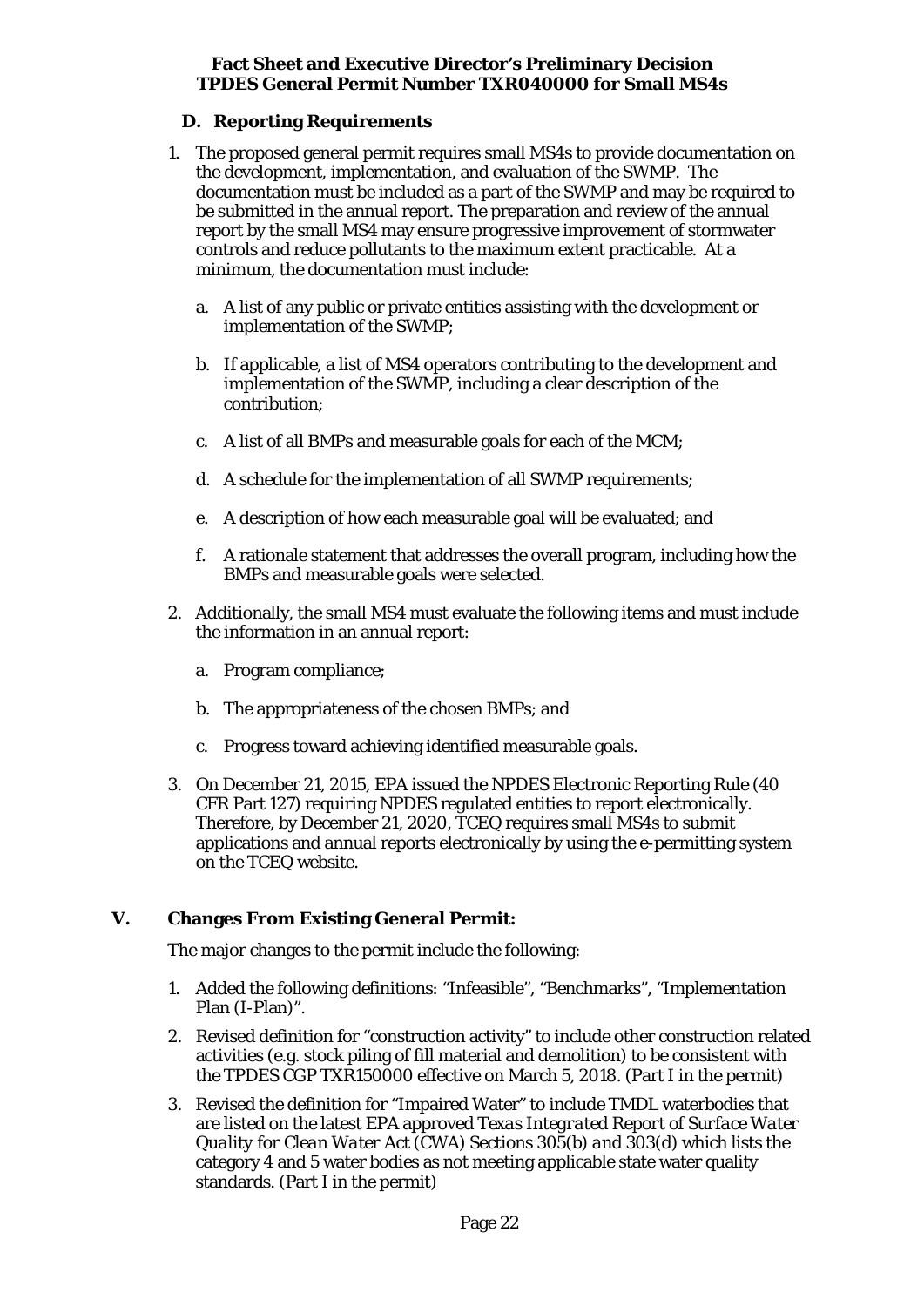- 4. Revised the definition of "Waters of the United States" by removing "cooling ponds" since they are no longer defined in 40 CFR § 423.11. (Part I in the permit)
- 5. Updated language throughout the permit to comply with the Phase II MS4 Remand Rule issued on December 9, 2017, to make the language clear, specific, and measurable.
- 6. Added that SWMP updates that are considered major permit modifications require public notice and an opportunity for a public meeting (equivalent to a "public hearing" as required by 40 CFR  $\S 122.28(d)(2)(ii)$ ). (Part II.E.6 in the permit)
- 7. Added that the levels of small MS4s is based on most recent U.S. Census at the time of permit issuance. A national Census held during a permit term will not affect the level on an MS4 until the general permit is renewed. (Part II.A.5 in the permit)
- 8. Clarified that waters listed on both the CWA § 303(d) list and the *Texas Integrated Report of Surface Water Quality for Clean Water Act (CWA) Sections 305(b) and 303(d)* which lists the category 4 and 5 water bodies are considered impaired and added a new requirement to annually check for newly impaired waters in the MS4's permitted area. Newly listed water bodies must be address in the SWMP within two years from the approval date of the new list(s) (Part II.D.4 in the permit)
- 9. Added a requirement that by December 21, 2020, permittees must submit applications and annual reports online using the electronic reporting system available through the TCEQ website unless the permittee requests and obtains an electronic reporting waiver. (Part II.E and Part VI.B.2 in the permit)
- 10. Made clarifications to BMPs and replaced "benchmark" with "benchmark value" where appropriate. (Part II.D.4 of the permit)
- 11. Clarified that regulated MS4s located in a 2010 and 2000 UAs (previously regulated MS4s) are required to apply. (Part II.E.1 in the permit)
- 12. Added a requirement that permittees must conduct an annual review of its SWMP in conjunction with preparation of the annual report. (Part II.E.4 in the permit)
- 13. Added a new section "Transfer of Ownership, Operational Authority, or Responsibility for SWMP Implementation" explaining that implementation of the SWMP in new areas must be done as expeditiously as possible, but no later than three years from addition of the new area. Within 90 days of transfer of ownership, operational control, or responsibility for SWMP implementation the MS4 must have developed a plan for implementing the SWMP. (Part II.E.7 in the permit)
- 14. Removed a section under SWMP Development and Schedule for new regulated small MS4s. (Part III.A.1 in the permit)
- 15. Added language under MCM 1. Public Education, Outreach, and Involvement that the permittee is required to post its SWMP and annual report on its website, if the MS4 has a website. (Part III.B.1 in the permit)
- 16. Added a requirement to MCM 2. Illicit Discharge Detection and Elimination that Level 4 MS4s needs to develop a program to reduce the discharge of floatables in the MS4. (Part III.B.2 in the permit)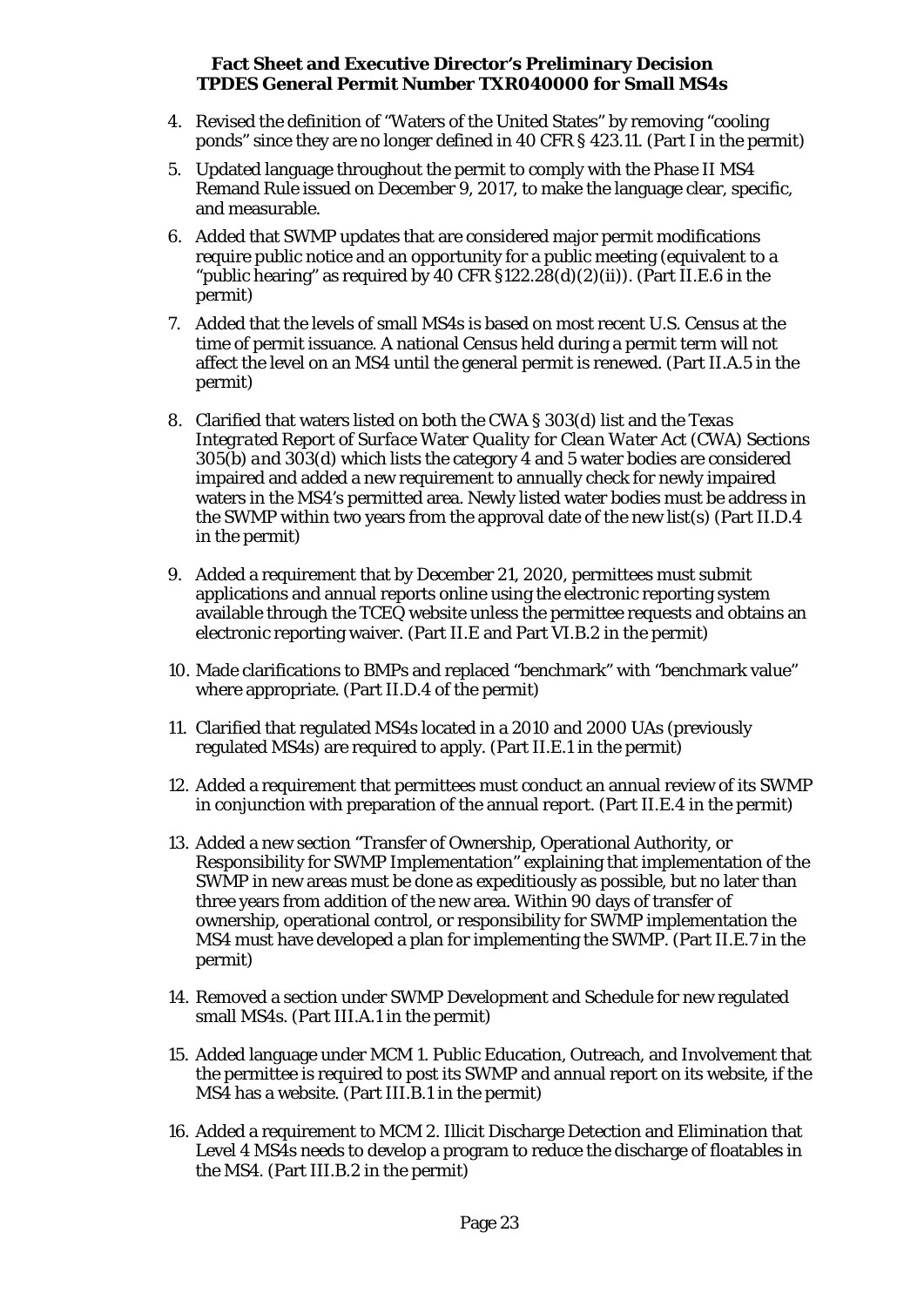- 17. Clarified under MCM 3. Construction Site Stormwater Runoff Control that soil stabilization must be completed as soon as practicable, but no more than 14 calendar days after the initiation of soil stabilization measures to be consistent with the TPDES CGP TXR150000. (Part III.B.3 in the permit)
- 18. Added a requirement under MCM 5. Pollution Prevention and Good Housekeeping for Municipal Operations that Level 4 MS4s need to evaluate their flood control projects to assess their impacts on receiving waters. (Part III.B.5 in the permit)
- 19. Replaced "Field Operations Support Division" with "The appropriate TCEQ Regional Office." (Parts III and IV in the permit)
- 20. Under the 7th optional MCM. Authorization for Municipal Construction Activities, lowered the benchmark value for suspended solids from 100 mg/L to 50 mg/L for concrete batch plants for consistency with Sector E in the MSGP TXR050000 issued on August 14, 2016 and the CGP TXR150000 issued on March 8, 2018. (Part VI.E in the permit)
- 21. Added a requirement that analytical results must be obtained from a National Environmental Laboratory Accreditation Program (NELAP) accredited laboratory according to state rules listed in 30 TAC Chapter 25. (Part VI.E in the permit)
- 22. The application fee for submittal of an NOI was increased from \$100.00 to \$400.00.

#### <span id="page-23-0"></span>**VI. Addresses**

Questions concerning this proposed general permit should be sent to:

TCEQ, Stormwater Team Leader Wastewater Permitting Section (MC-148) P.O. Box 13087 Austin, Texas 78711-3087 (512) 239-4671 swgp@tceq.texas.gov

**Comments regarding the proposed general permit during the public comment period must be submitted either by mail to the following address, by facsimile (fax) followed by mail, or electronically as described below (please refer to the public notice for official instructions):**

By Mail: TCEQ, Chief Clerk's Office (MC-105) P.O. Box 13087 Austin, Texas 78711-3087

By fax: (512) 239-3311\*

\*Fax must be followed by hard copy in mail to CCO at address above within three days of fax date.

Electronically: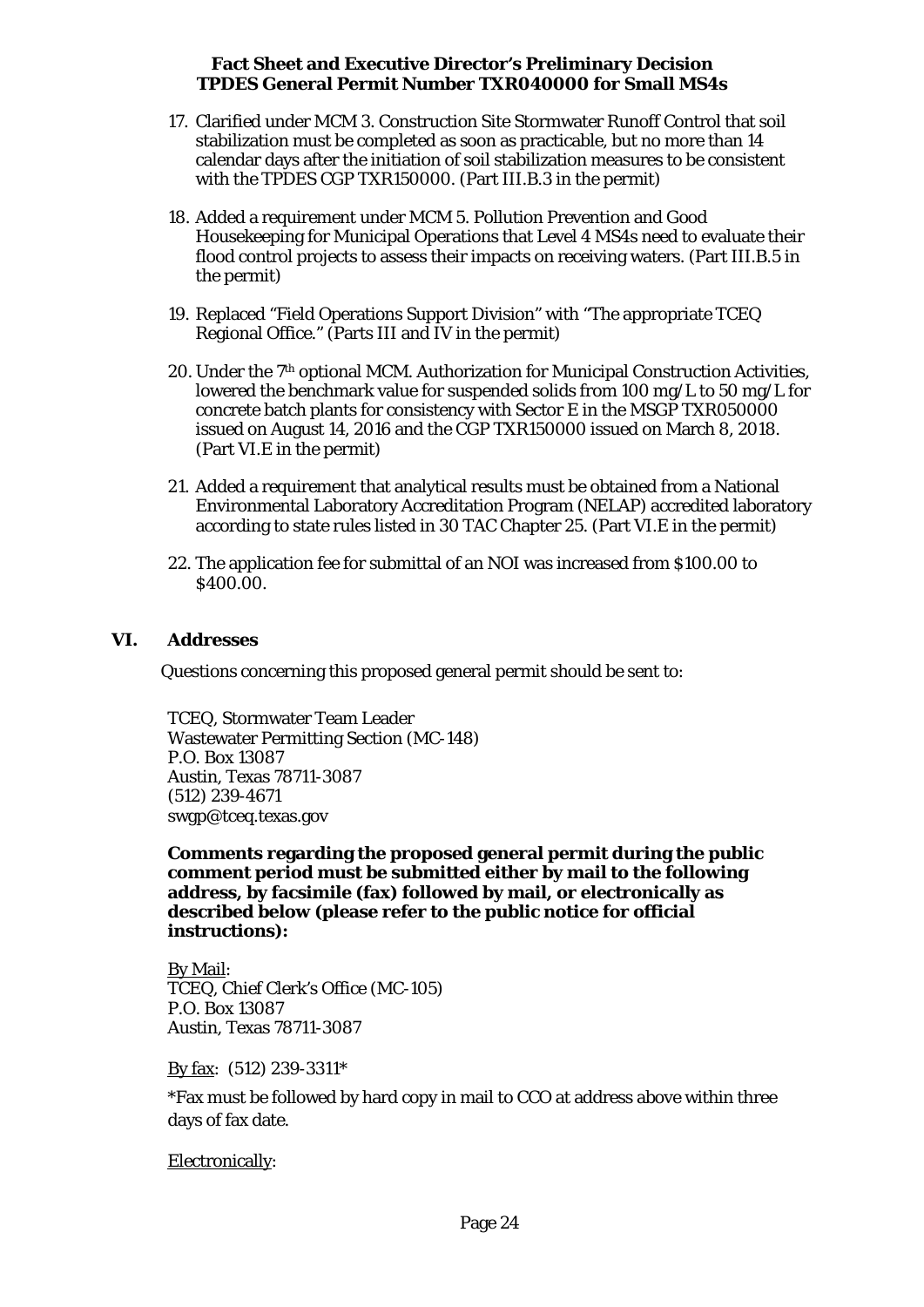<http://www14.tceq.texas.gov/epic/eComment/>

## **Questions Regarding Public Comments Should Be Directed to CCO: (512) 239-3300**

Supplementary information on this Fact Sheet is organized as follows:

## <span id="page-24-0"></span>**VII. Legal Basis**

Texas Water Code (TWC) Section (§) 26.121 makes it unlawful to discharge pollutants into or adjacent to water in the state except as authorized by a rule, permit, or order issued by the commission. TWC, § 26.027 authorizes the commission to issue permits and amendments to permits for the discharge of waste or pollutants into or adjacent to water in the state. TWC, § 26.040 provides the commission with authority to amend rules adopted under TWC § 26.040 prior to amendment of the statute by House Bill (HB) 1542 in 1997, and to authorize waste discharges by general permit. On September 14, 1998, TCEQ and EPA executed a memorandum of agreement (MOA) delegating to TCEQ administration of the NPDES program, which is operated as the TPDES program in the state.

CWA, §§ 301, 304, and 401 (33 United States Code (USC), §§ 1331, 1314, and 1341) include provisions that state that NPDES permits must include effluent limitations requiring authorized discharges to: (1) meet standards reflecting levels of technological capability; (2) comply with EPA-approved state water quality standards; and (3) comply with other state requirements adopted under authority retained by states under CWA, § 510 and 33 USC, §1370.

# <span id="page-24-1"></span>**VIII. Regulatory Background**

The 1972 amendments to the Federal Water Pollution Control Act, later referred to as the CWA, prohibit the discharge of any pollutant to navigable waters of the U.S. from a point source unless the discharge is authorized by an NPDES permit. Efforts to improve water quality under the NPDES program traditionally have focused on reducing pollutants in industrial process wastewater and municipal sewage treatment plant discharges. Over time, it has become evident that more diffuse sources of water pollution, such as stormwater runoff from small MS4s, are also significant contributors to water quality problems. EPA developed permit requirements for small MS4s that are intended to improve water quality by reducing the quantity of pollutants that stormwater discharges into storm sewer systems during storm events.

In 1990, EPA promulgated rules establishing Phase I of the NPDES stormwater program. Phase I addresses discharges from medium and large MS4s, which are those MS4s with a population of 100,000 people or more, based on the 1990 Census. Phase I MS4s were required by the EPA to obtain individual NPDES permits. No additional Phase I MS4s will be created by later census results.

The federal Phase II stormwater regulations extended permitting requirements to certain small MS4s, and required that a more general stormwater management program (SWMP) be developed than was required for medium and large MS4s under Phase I. The Phase II regulations were published on December 8, 1999 in the *Federal Register*, requiring affected small MS4s to obtain permit coverage by March 10, 2003. The Phase II regulations are identified in federal rules at 40 CFR §§ 122.30 through 122.37, which were adopted by the TCEQ at 30 TAC § 281.25(b). In 2016, EPA issued the Small MS4 Remand rule, which is a procedural federal rule ensuring that states review BMPs selected by the MS4s and ensures the public are provided notice and the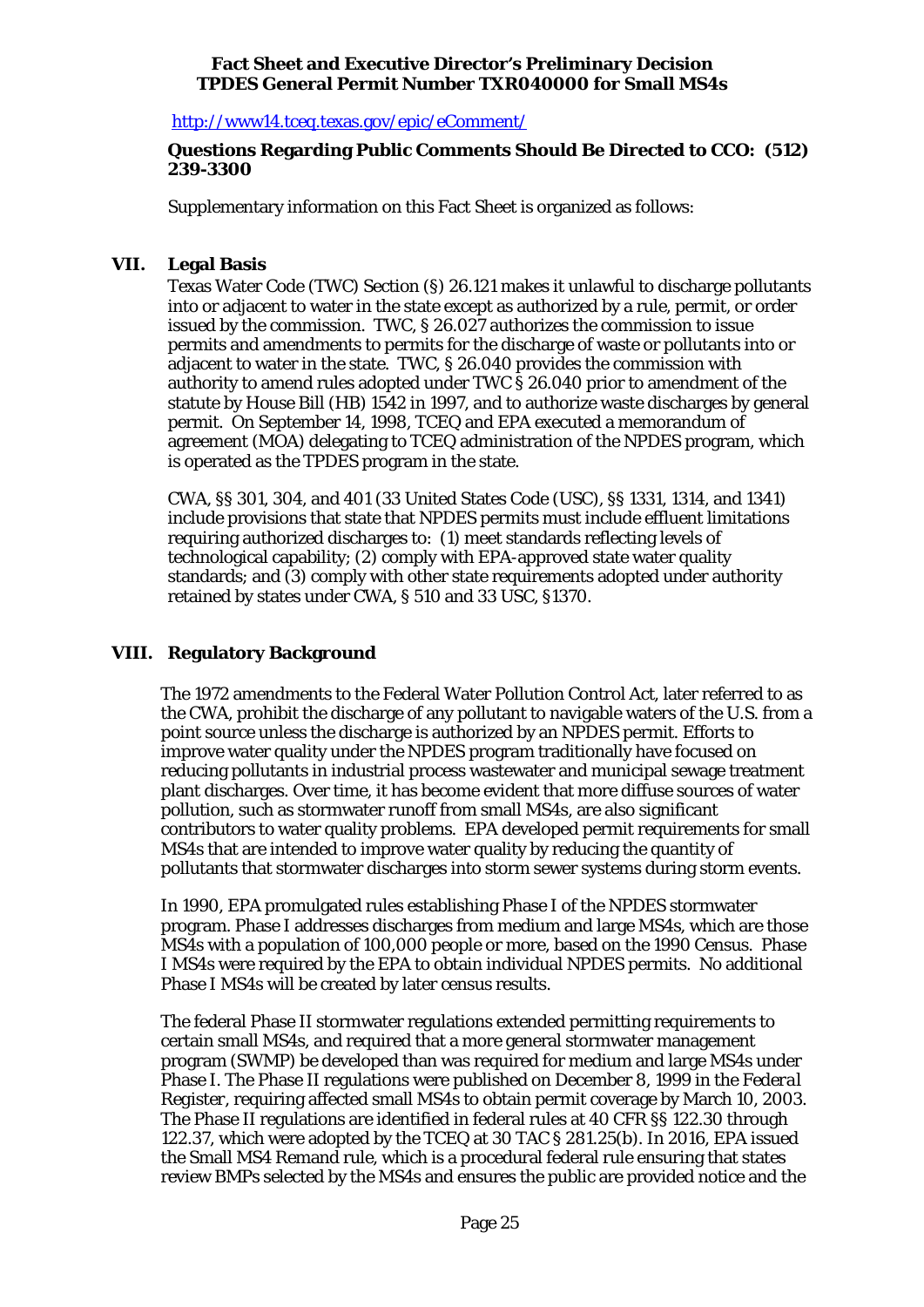opportunity to request a public hearing on applications for MS4 permit coverage. The Phase II regulations were revised in 40 CFR §§122.33 and 122.34 and a new paragraph (d) was added to 40 CFR §122.28 requiring permitting authorities to select one of two general permit options.

This proposed TPDES general permit would offer the necessary authorization for these small MS4 discharges.

# <span id="page-25-0"></span>**IX. Permit Coverage**

- 1. The proposed general permit would apply to discharges of stormwater runoff associated with small MS4s. The guidelines for small MS4s were published in the *Federal Register* on December 8, 1999 (64 FR 68722).
- 2. Applicants seeking authorization to discharge stormwater runoff from small MS4s under the conditions and requirements of the proposed general permit must submit a completed NOI on a form approved by the executive director, as well as a description of the SWMP. The NOI form will include at minimum, the legal name and address of the owner and operator, the facility name and address, a specific description of its location (including the street address, if applicable, and county), the type of facility and discharge, the name of the receiving water, information on impaired waters, the boundary of the area where construction activities are covered under the general permit (if the optional MCM is developed), and other information requested by the TCEQ. The NOI must be signed according to TCEQ rules at 30 TAC § 305.44, which establishes requirements regarding who may sign an application for a permit, and requires that a legal certification be made regarding the permit application. The specific language in this rule can be found at:

[http://texreg.sos.state.tx.us/public/readtac\\$ext.ViewTAC?tac\\_view=3&ti=30&pt](http://texreg.sos.state.tx.us/public/readtac$ext.ViewTAC?tac_view=3&ti=30&pt=1)  $=1$ 

by searching Chapter 305, Subchapter C (related to Application for Permit).

MS4 operators can locate information regarding the classified segment(s) receiving the discharges from the MS4 in the "Atlas of Texas Surface Waters" at the following TCEQ web address. This document includes identification numbers, descriptions, and maps:

[http://www.tceq.texas.gov/comm\\_exec/forms\\_pubs/pubs/gi/gi-316/index.html](http://www.tceq.texas.gov/comm_exec/forms_pubs/pubs/gi/gi-316/index.html)

or use the Surface Water Quality Data Viewer found at the TCEQ web address at:

<https://www.tceq.texas.gov/waterquality/monitoring/index.html>

MS4 operators can find the latest EPA-approved list of impaired water bodies (the Texas 303(d) List) and the *Texas Integrated Report of Surface Water Quality for Clean Water Act (CWA) Sections 305(b) and 303(d),* which lists the category 4 and 5 water bodies, at the following TCEQ web address:

[http://www.tceq.texas.gov/compliance/monitoring/water/quality/data/wqm/30](http://www.tceq.texas.gov/compliance/monitoring/water/quality/data/wqm/305_303.html) [5\\_303.html](http://www.tceq.texas.gov/compliance/monitoring/water/quality/data/wqm/305_303.html)

MS4 operators need to use the *Texas Integrated Report of Surface Water Quality for Clean Water Act (CWA) Sections 305(b) and 303(d)* which lists the category 4 and 5 water bodies to search for impaired water bodies with an approved TMDL, since those water bodies no longer are listed on the CWA 303(d) list.

If a waterbody with a TMDL eventually meets water quality standards, it is moved to category 1 and will be removed from the *Texas Integrated Report of Surface Water Quality for Clean Water Act (CWA) Sections 305(b) and 303(d)*. However,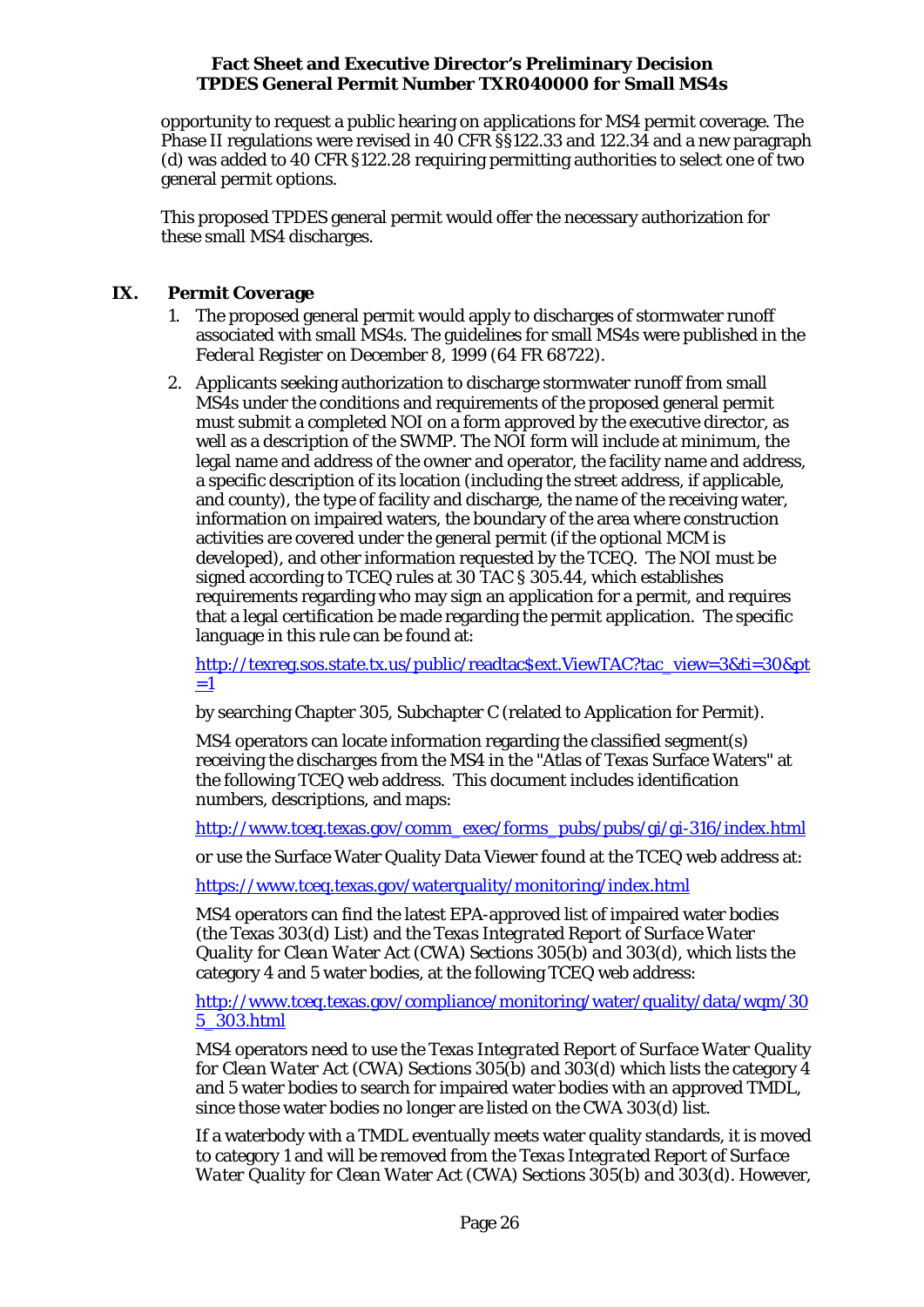if the TMDL is still in place for the waterbody, MS4s must continue to follow the TMDL implementation plan for that waterbody to ensure that water quality standards are met.

- 3. Submission of an NOI and SWMP is an acknowledgment by the regulated small MS4 that the conditions of this general permit are applicable to the proposed discharges and that the applicant agrees to comply with the conditions of the general permit. Discharge authorization begins when the applicant is notified by TCEQ that the NOI and SWMP have been administratively and technically reviewed, and the applicant has followed the public participation provisions in the general permit. The documents must be submitted by certified mail, return receipt requested, to the address indicated on the NOI form. Following review of the NOI, SWMP, and any public comments received on the application, the executive director will determine that: 1) the submission is complete and confirm coverage by providing a notification and an authorization number, 2) the NOI or SWMP are incomplete and deny coverage until a complete NOI and SWMP are submitted, or 3) approve the NOI and SWMP with revisions and provide a written description of the required revisions along with any compliance schedule(s), or 4) deny coverage and provide a deadline by which the MS4 operator must submit an application for an individual permit. Denial of coverage under the general permit is subject to the requirements of 30 TAC § 205.4(c). After receiving written approval from the TCEQ, the applicant must implement the approved SWMP in accordance with the terms and conditions of the general permit.
- 4. If the operational control of the small MS4 changes, the present operator must submit an NOT and the new operator must submit an NOI and SWMP to obtain authorization under this general permit. The NOT and NOI must be submitted concurrently no greater than 10 days after the change occurs.
- 5. It is the intent of TCEQ to allow a permittee to annex lands and accept the transfer of operational authority over portions of the small MS4 without requiring submittal of an NOC. Implementation of appropriate SWMP elements for the new areas is required in accordance with the general permit. The permittee must notify TCEQ about the new areas in the annual report.
- 6. A permittee must submit current information to the executive director by submitting a NOC no later than 30 days before a change occurs in information previously provided to the executive director within an NOI.

An NOC is also required for changes to the SWMP that are made after TCEQ has approved the NOI and SWMP. If changes are proposed before the applicant has received written approval of the NOI and SWMP from the TCEQ, then this information must be submitted in a letter to supplement application information.

Updates to the SWMP during the permit term may be made by submittal of a NOC unless the changes are non-substantial in which case no NOC is required. The permit includes: 1) a list of changes that do not require an NOC; 2) a list of changes that require an NOC; and 3) a list of changes that require an NOC and public notice.

If a public notice is required, the permit requires the MS4 to publish the notice on the MS4's website, along with the NOC and revised SWMP for any proposed changes submitted by MS4s classified as a major permit modification. If the MS4 does not have a website, TCEQ will publish the public notice on the TCEQ website.

The public notice for the original NOI will include the link to the MS4's or the TCEQ website to provide the public with notice of where the public may view the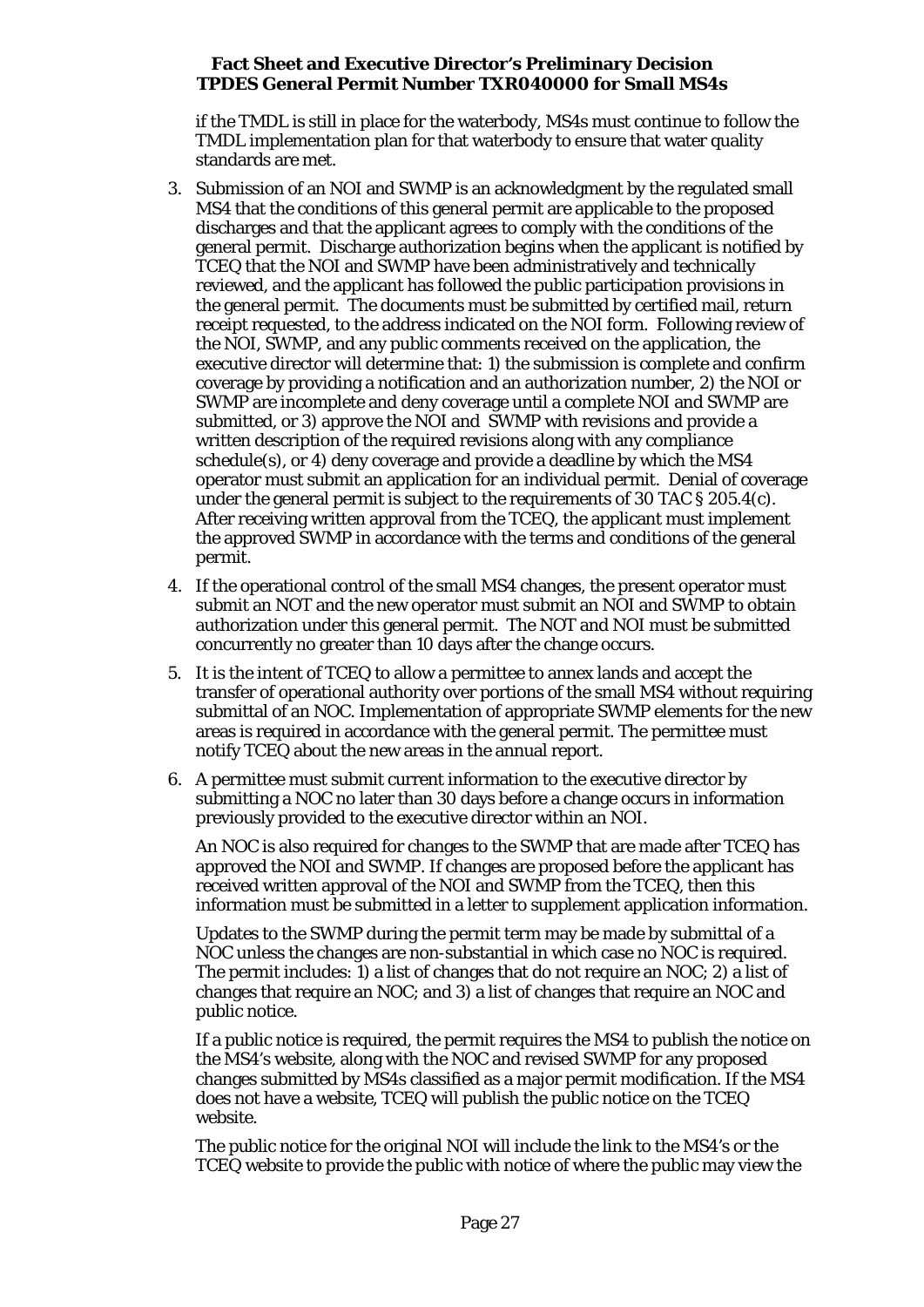SWMP, annual report, and public notices for any notices of change that are subject to the requirements for 40 CFR § 122.62.

An NOC must be signed according to TCEQ rules at 30 TAC § 305.44. The permit also includes information regarding time frames for implementing changes requested in an NOC.

7. A discharger may terminate coverage under the general permit by providing a Notice of Termination (NOT) on a form approved by the executive director. The NOT must be signed according to TCEQ rules at 30 TAC § 305.44. Authorization to discharge terminates at midnight on the day that an NOT is postmarked for delivery to the TCEQ. If TCEQ provides for electronic submission of NOTs during the term of this permit, authorization to discharge terminates 24 hours following confirmation of receipt of the electronic NOT form by the TCEQ.

# <span id="page-27-0"></span>**X. Technology-Based Requirements**

The conditions established by the general permit are based on CWA §402(p)(3)(B) that mandates that a permit for discharges from MS4s must:

- 1. Effectively prohibit the discharge of non-stormwater to the MS4; and
- 2. Require controls to reduce pollutants in discharges from the MS4 to the MEP including BMPs, control techniques, and system, design and engineering methods, and such other appropriate provisions.

The conditions of the proposed general permit were developed to comply with the technology-based standards of the CWA. The draft general permit includes a SWMP requirement that includes MCMs utilizing a series of BMPs, rather than numeric effluent limitations, to address the minimization of pollutants in stormwater discharges to waters of the U.S. The Federal Phase II regulations define a small MS4 SWMP as a program comprising of at least six MCMs that collectively are expected to result in significant reductions of pollutants discharged into receiving water bodies. Implementation of the MEP standard will typically require the development and implementation of BMPs and the achievement of measurable goals to satisfy each of the six MCMs. TCEQ considers that the requirements of the draft general permit, if properly implemented, will meet the MEP standard required in the federal rules at 40 CFR § 122.34.

A statement is continued in the permit that indicates that the BMPs included in the SWMP constitute effluent limitations for the purposes of compliance with 30 TAC Chapter 319, Subchapter B.

The proposed general permit provides for development of an optional 7th MCM that would authorize a small MS4 to discharge stormwater runoff from construction activities disturbing one or more acres where it is the operator. This provision allows the small MS4 the option of separate coverage for these construction activities under TPDES general permit TXR040000 rather than the CGP, TXR150000. Discharges for stormwater runoff from construction support activities including concrete batch plant, asphalt batch plants, equipment staging areas, material storage yards, material borrow areas, and excavated material disposal areas may be authorized under the general permit. The following proposed limitations and monitoring frequencies are applicable to stormwater discharges from concrete batch plants authorized as a support activity at regulated construction sites:

# **Table 1: Benchmark Monitoring for Concrete Batch plants**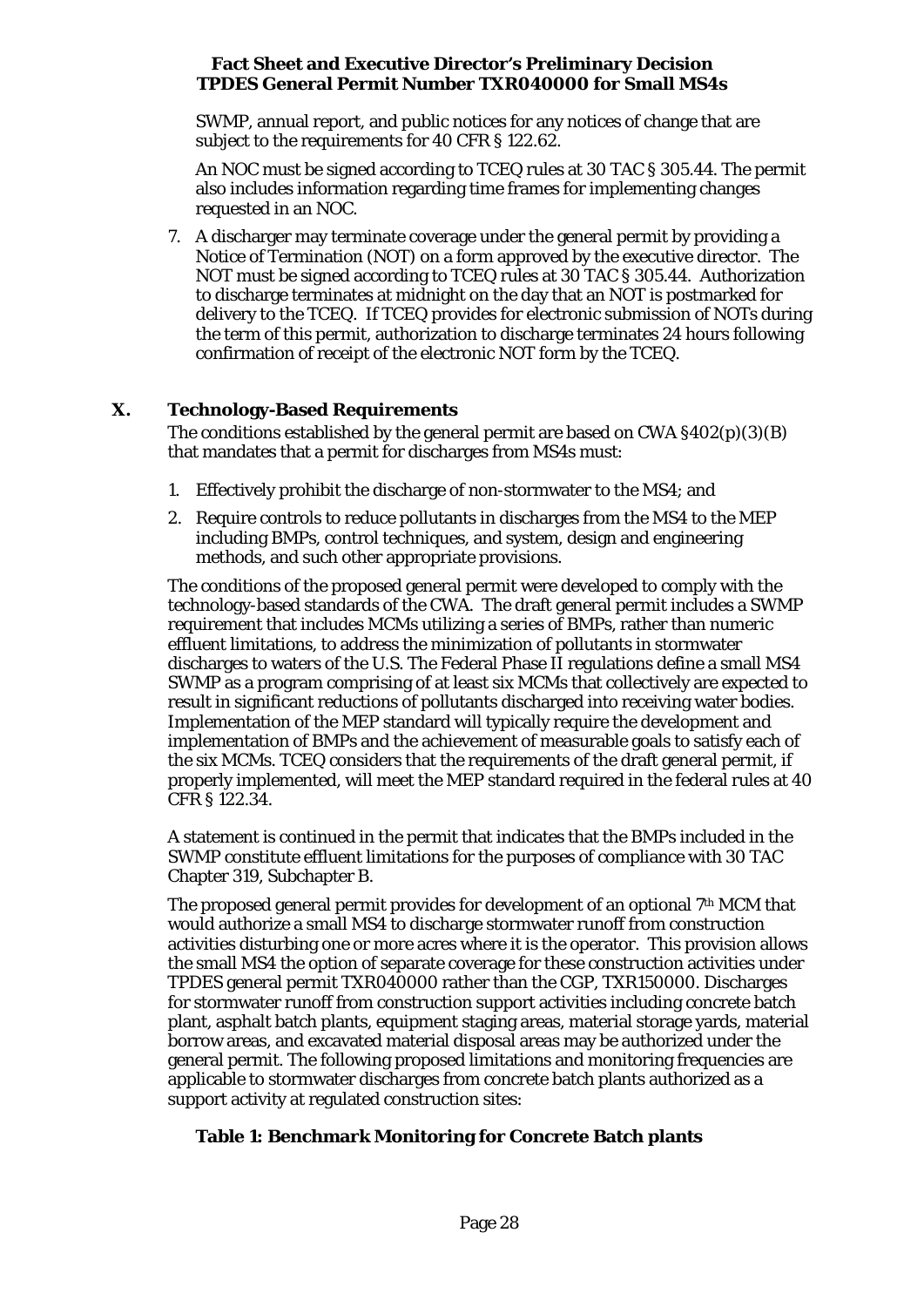| <b>Benchmark</b><br><b>Parameters</b>   | <b>Benchmark</b><br><b>Value</b> | <b>Sampling</b><br><b>Frequency</b> | <b>Sample Type</b> |
|-----------------------------------------|----------------------------------|-------------------------------------|--------------------|
| Oil and Grease                          | $15 \text{ mg/L}$                | $1/Q$ uarter                        | Grab               |
| <b>Total Suspended</b><br><b>Solids</b> | $50 \text{ mg/L}$                | $1/Q$ uarter                        | Grab               |
| pH                                      | $6.0 - 9.0 S.U.$                 | $1/Q$ uarter                        | Grab               |
| <b>Total Iron</b>                       | $1.3 \text{ mg/L}$               | $1/Q$ uarter                        | Grab               |

# <span id="page-28-0"></span>**XI. Water Quality-Based Requirements**

The Texas Surface Water Quality Standards (TSWQS) found at 30 TAC Chapter 307 state that "surface waters will not be toxic to man, or to terrestrial or aquatic life." The methodology outlined in the "*Procedures to Implement the Texas Surface Water Quality Standards*" is designed to ensure compliance with 30 TAC Chapter 307. Specifically, the methodology is designed to ensure that no source will be allowed to discharge any waste which: (1) results in instream aquatic toxicity; (2) causes a violation of an applicable narrative or numerical state water quality standard; (3) results in the endangerment of a drinking water supply; or (4) results in aquatic bioaccumulation that threatens human health.

TPDES permits contain technology-based effluent limits reflecting the best controls available. Where these technology-based permit limits do not protect water quality or the designated uses, additional conditions are included in TPDES permits, which may include discharge limitations. State narrative and numerical water quality standards are used in conjunction with EPA criteria and other toxicity databases to determine the adequacy of technology-based permit limits and the need for additional waterquality-based controls.

As previously stated, TPDES stormwater permits do not typically contain waterquality-based effluent limits (WQBELs). As stated in 30 TAC § 307.8(e), controls on the quality of permitted stormwater discharges are largely based on implementing BMPs and/or technology-based limits in combination with instream monitoring to assess standards attainment and to determine whether additional controls on stormwater are needed. Also, according to EPA rules at 40 CFR § 122.34(a), narrative effluent limitations requiring implementation of BMPs are generally the most appropriate form of effluent limitations when designed to satisfy technology requirements (including reductions of pollutants to the MEP) and to protect water quality for small MS4s. It was preliminarily determined that where permit requirements are properly implemented no significant degradation is expected and existing uses will be maintained and protected.

# <span id="page-28-1"></span>**XII. Monitoring**

If the small MS4 discharges stormwater from a construction project authorized under this general permit that includes a supporting concrete batch plant, compliance monitoring is required. Discharges from the batch plant must be sampled at a minimum frequency of once per quarter (1/quarter).

The MS4 operator may additionally sample discharges from the small MS4 in order to assess the effectiveness of stormwater MCMs, measure the effectiveness of BMPs, to detect illicit discharges to the small MS4, or for other similar reasons.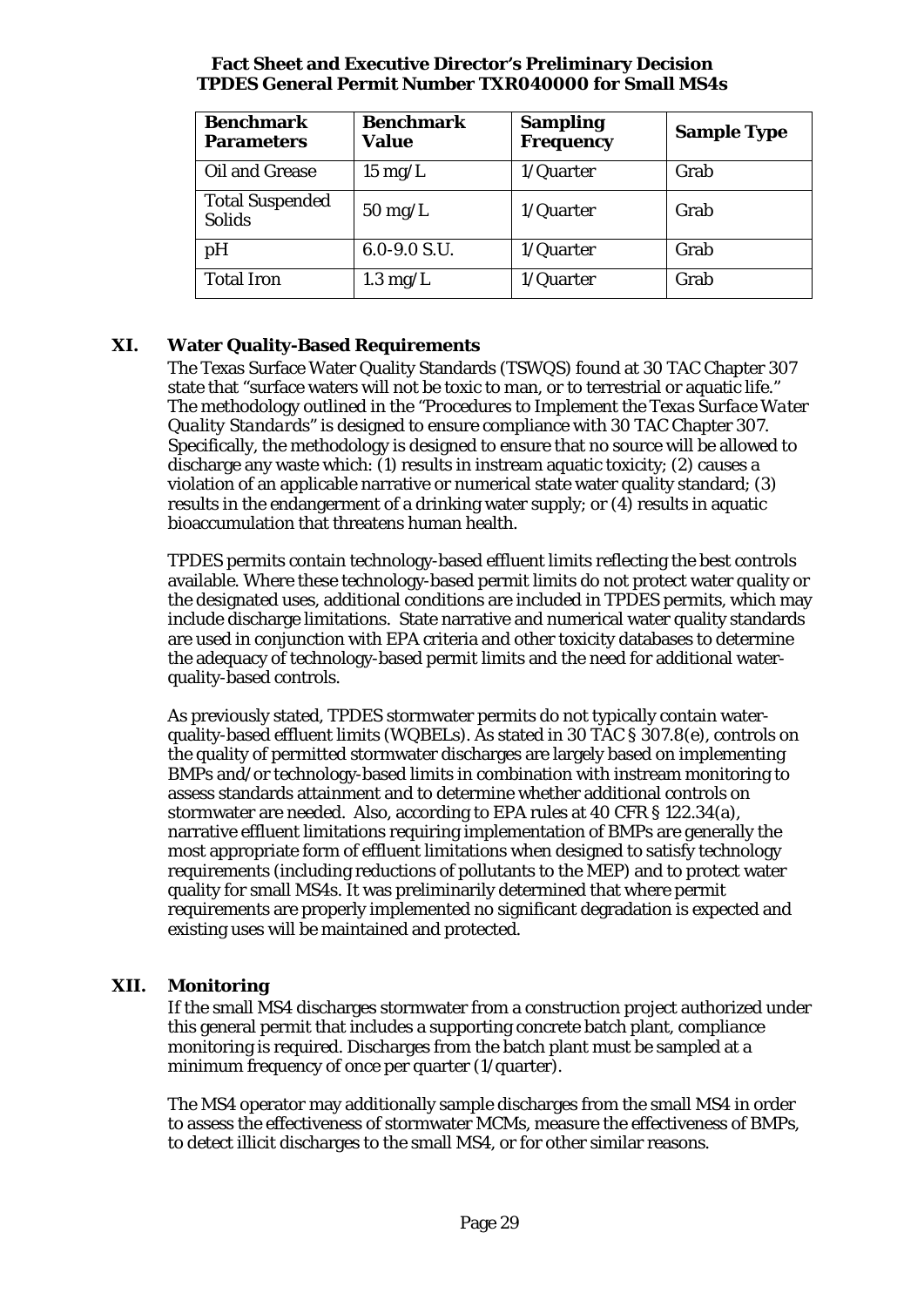The permittee may also be required to identify sources of pollutant(s) of concern where the small MS4 discharges directly to a water body that is impaired for a pollutant present in the discharge. Examples of pollutants of concern that may be present in stormwater discharges are bacteria and sediment.

# <span id="page-29-0"></span>**XIII. Procedures for Final Decision**

The MOA between EPA and TCEQ provides that EPA has no more than 90 days to comment, object, or make recommendations to the draft general permit before it is proposed for consideration by the Commissioners of the TCEQ. According to 30 TAC Chapter 205, when the initial draft general permit is submitted for public comment prior to being proposed to the Commission of the TCEQ, notice must be published, at a minimum, in at least one newspaper of statewide or regional circulation and the *Texas Register*. The commission may also publish notice in additional newspapers of statewide or regional circulation. Mailed notice must also be provided to the following:

- 1. The county judge of the county or counties where the discharges under the general permit are located;
- 2. If applicable, state and federal agencies whose notice is required in 40 CFR, §124.10(c);
- 3. Persons on a relevant mailing list kept under 30 TAC § 39.407, relating to Mailing Lists; and
- 4. Any other person the executive director or chief clerk may elect to include.

After notice of the general permit is published in the *Texas Register* and a newspaper in statewide or regional circulation, there will be a 30-day public comment period to allow the public to provide comment on the proposed general permit.

Any person, agency, or association may request a public meeting on the proposed general permit before the end of the public comment period. A public comment meeting will be held if the executive director determines, on the basis of requests that a significant degree of public interest in the draft general permit exists. A public meeting is for the purpose of receiving public comment and is not a contested case proceeding under the Administrative Procedure Act.

If the executive director decides to hold a public meeting, notice of the date, time, and place of the meeting will be published in the *Texas Register* a minimum of 30 days prior to the meeting, as required by commission rules. The public notice for the draft general permit and for the public meeting(s) may be combined. The public comment is automatically extended until the conclusion of all public meetings on the draft general permit. The executive director will prepare a response to all significant public comments on the draft general permit raised during the public comment period. The proposed general permit will then be filed with the commission to consider issuance of the permit. The executive director's response to public comment will be made available to the public and filed with the chief clerk at least ten days before the commission acts on the proposed general permit, per commission rules.

TCEQs commissioners will consider issuance of the general permit at a regularly scheduled Commission Agenda. If issued, notice of the re-issued general permit will be published in the *Texas Register*. For additional information about this general permit, contact the Stormwater Team at (512) 239-4671.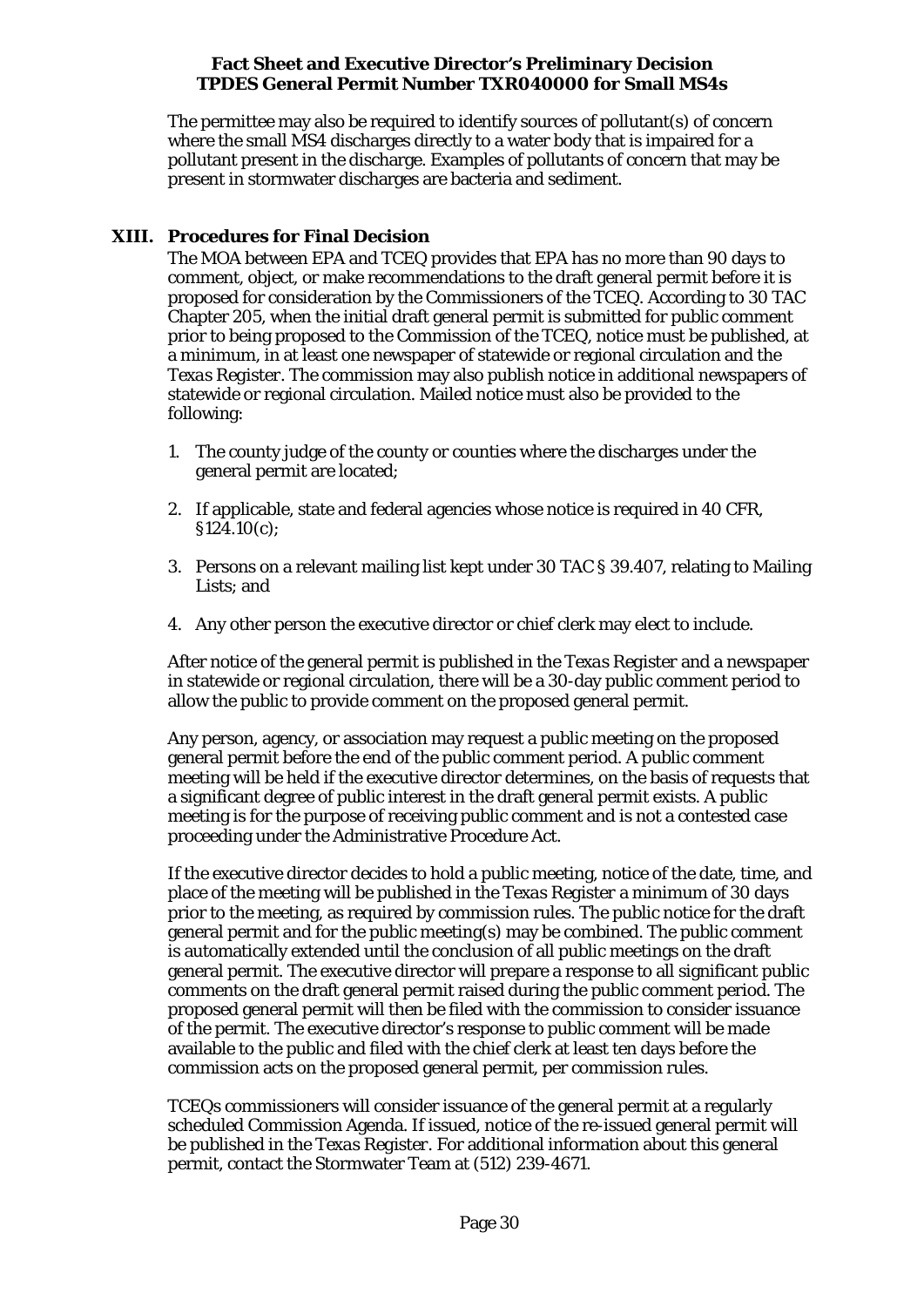## <span id="page-30-0"></span>**XIV. Administrative Record**

The following section is a list of the fact sheet citations to applicable statutory or regulatory provisions and appropriate supporting references.

A. Code of Federal Regulations (CFR) and *Federal Register* (FR) Citations:

40 CFR Chapter 122

*Federal Register* dated February 17, 1998 (Volume 63, No. 31, Pages 7858- 2906)

*Federal Register* dated December 8, 1999 (Volume 64, No. 235, Pages 68722- 68851)

*Federal Register* dated October 22, 2015 (Volume 80, No. 204, Pages 64064- 64158)

*Federal Register* dated December 9, 2016 (Volume 81, No. 237, Pages 89320- 89352)

B. Letters/Memoranda/Records of Communication:

Memorandum from the U.S. EPA (Hanlon) dated April 16, 2004 from, "Implementing the Partial Remand of the Stormwater Phase II Regulations Regarding Notices of Intent & NPDES General Permitting for Phase II MS4s."

Stakeholder comments provided to the TCEQ in March 2016 and April 2016.

Memo from the Water Quality Standards Team of the Water Quality Assessment Section of the TCEQ.

Comment letters received during the initial public notice period.

EPA comment letters on December 4, 2017, and July 31, 2018.

Conference calls and emails between EPA and TCEQ on December 14, 2017; January 9; March 14, July 25 and July 30, 2018.

C. Miscellaneous:

MS4 Permit Improvement Guide, U.S. EPA, Office of Water. Office of Wastewater Management, Water Permits Division, April 2010 (EPA 833-R-10-001).

Compendium of MS4 Permitting Approaches, U.S. EPA, Office of Wastewater Management, Water Permits Division, November 2016.

U.S. Environmental Protection Agency's Fact Sheet No. 2.0, "Stormwater Phase II Final Rule - Small MS4 Stormwater Program Overview," January 2000 (EPA 833-F-00-002).

U.S. Environmental Protection Agency's Fact Sheet No. 2.1, "Stormwater Phase II Final Rule – Who's Covered? Designation and Waivers of Regulated Small MS4s," January 2000 (EPA 833-F-00-003).

U.S. Environmental Protection Agency's Fact Sheet No. 2.2, "Stormwater Phase II Final Rule - Urbanized Area - Definition and Description," December 1999 (EPA 833-F-00-004).

The Clean Water Act, 33 U.S.C. Chapter 26.

Quality Criteria for Water (1986), EPA 440/5 86 001, 5/1/86.